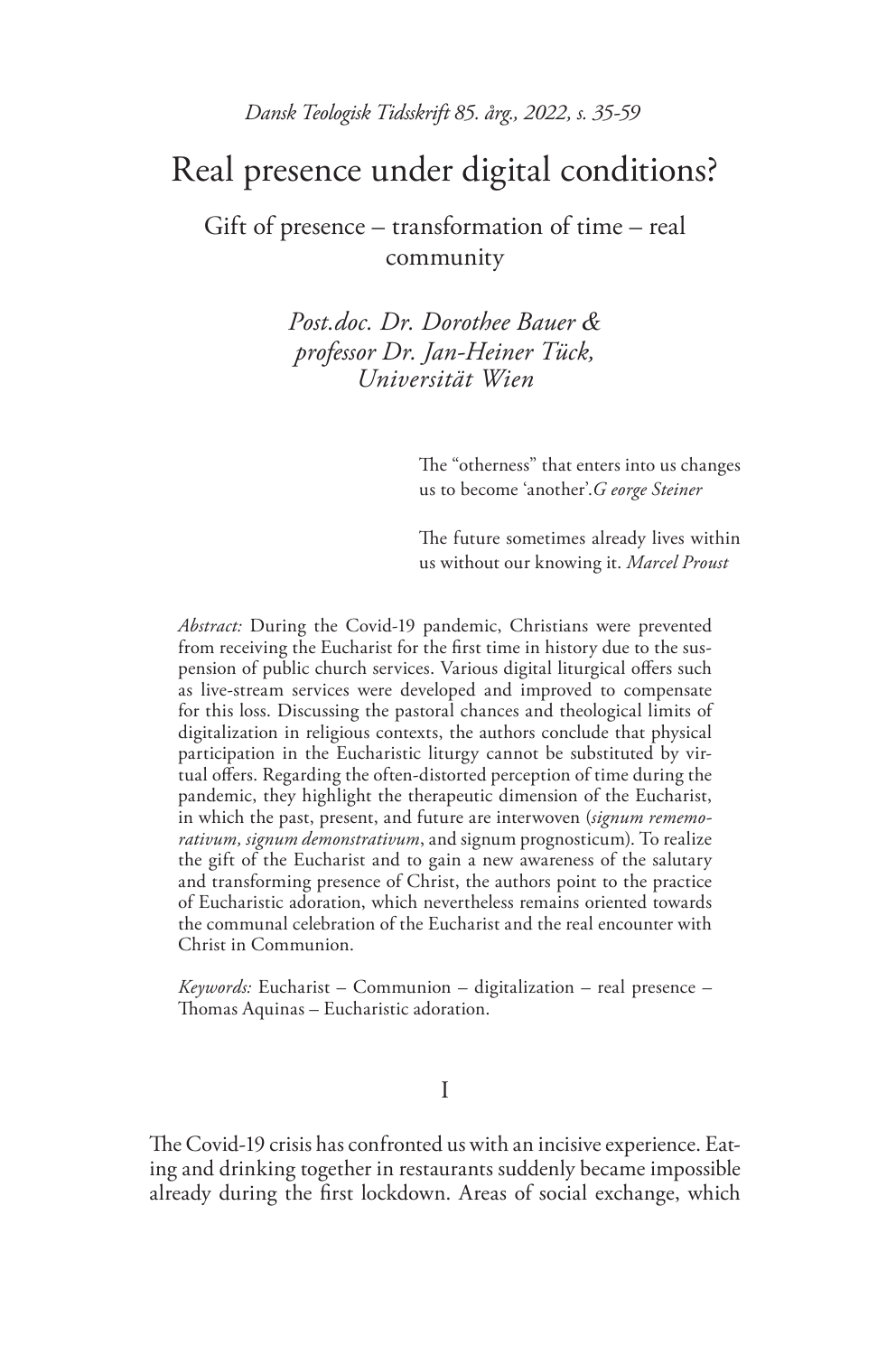are important to humans as *animalia socialia*, instantly became inaccessible. The imperative of keeping one's distance and wearing masks made it very hard to remain spontaneous when meeting others. Real, face-to-face communication was limited to the absolutely necessary, or was relocated to the digital realm. These measures towards containment of the pandemic also influenced the sacramental life of the Church. At the onset of the second lockdown in Austria in November 2020, the faithful were denied access to the public celebration of the Eucharist, the "sacrament of sacraments", by the bishops themselves.<sup>1</sup> For the first time ever, the Church leadership was obliged to suspend the Eucharistic liturgy, which the Second Vatican Council had called the "fount and apex of the whole Christian life" (LG 11). Such a measure has never before been taken in the history of the Church. We would therefore describe it as "epochal".

Digital alternatives were developed to compensate for the suspension of public church services. Many parishes began to optimise their internet presence, to try out new liturgical alternatives, and to offer livestream transmissions of their services. Locally streamed services began to appear, additional to those that had previously been officially transmitted via radio and television to enable elderly and infirm persons to partake in Sunday celebrations. These new locally streamed options were meant to help the faithful maintain contact with their local parishes. Overall, these offers were received surprisingly well, even though they often displayed technical deficits and although their camerawork sometimes conveyed a cleric-centred understanding of liturgy. Digital formats may connect people who are physically separated from each other and thus create a virtual community with according possibilities of participation. Through these formats, people may participate in spiritual and liturgical events, irrespective of place and time. They may choose from a whole range of possibilities according to their own individual wishes. That is the strength of digital formats that they offer manifold pastoral opportunities towards the communication and spreading of the Gospel.

The expansion of digital formats did not take place merely as a reaction to the cancellation of public services of worship due to the pandemic. It can also be accounted to the increasing digitalisation of all areas of life, a process that also affects people's spiritual lives. Even prior to the Covid-19 pandemic, prayer apps, online prayer chapels,

<sup>1.</sup> Thomas Aquinas sees the difference between the Eucharist and the other sacraments in the fact that it is the only sacrament that contains Christ Himself, cf. *S.th*. III, q. 73, a. 1 ad 3: *Haec est autem differentia inter Eucharistiam et alia sacramenta habentia materiam sensibilem, quod Eucharistia continet aliquid sacrum absolute, scilicet ipsum Christum.* Cf. *S. th.* III, q. 75, a. 2 ad 2.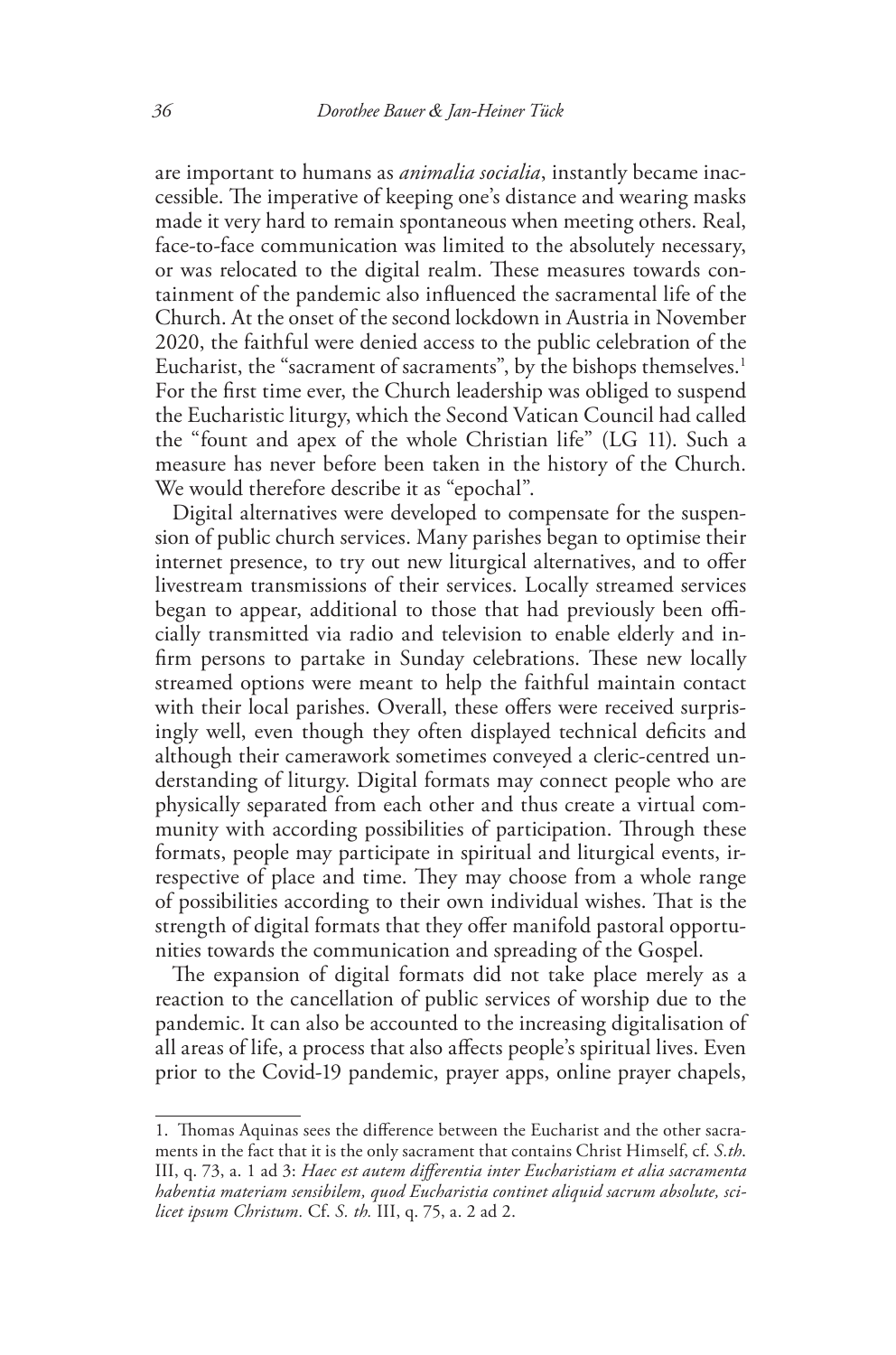religious chatrooms, live-stream worshipping services from brickand-mortar congregations, and sanctuaries in virtual rooms had conquered the market niche of online religious offers. The Church has come to acknowledge the need of developing the relevant "language proficiency" in the digital age and of responding to the realities particularly of the lives of younger people through online offers.2 Pope Francis, who encourages us to use digital media, had already decreed plenary indulgence for participation at the 28th World Youth Day in 2013 for those who participated via television, radio or the new means of social communication if they were legitimately prevented from attending in person.

It cannot be denied that religious online offers may enrich the spiritual lives of individuals and create the possibility of encountering the divine mystery, which communicates itself in manifold ways. However, the strengths of virtual impartation are also countered by reservations and limitations that become particularly clear with reference to the Eucharist. Technical advancements allow digital formats to increasingly become oriented towards interaction and active participation.3 Furthermore, the bodily reality of participants is not dismissed, but rather taken into account.<sup>4</sup> Yet, the question remains whether the principle of "active and conscious participation" (*actuosa participatio*) can truly be realised effectively in digital services of worship, which virtually connect two completely separated localities.<sup>5</sup>

<sup>2.</sup> Cf. Pope Benedict XVI, Address to participants in the plenary assembly of the Pontifical Council for Social Communications, February 28, 2011: "The digital culture presents new challenges to our ability to speak and listen to a symbolic language that talks about transcendence. (…) Today we are called to discover also in the digital culture symbols and metaphors which are meaningful to people and can be of help in talking about the Kingdom of God to contemporary man".

<sup>3.</sup> Cf. Daniella Zsupan-Jerome, "Virtual Presence as Real Presence? Sacramental Theology and Digital Culture in Dialogue.*" Worship* 89 (2015): 526-542, here 527: "Digital presence is experienced in interaction, in some form of synchronous or asynchronous act of communication with another; it is a relational experience". Teresa Berger points out that even the questionable practice of online Eucharistic adoration does not reduce the worshiper to a mere passive beholder of the monstrance on a screen, but that, on the condition of the availability of suitable technical equipment, means of active liturgical participation are available here, too; cf. Teresa Berger, "*Participatio Actuosa* in Cyberspace? Vatican II's Liturgical Vision in a Digital World." *Worship* 87 (2013): 533-547, here 536.

<sup>4.</sup> Berger 2013, 536. Cf. ibid., 535: "online worship is neither accessible nor inhabitable as an entirely disembodied, dematerialized world. Like offline worship, online worship relies on and cannot do without the actual bodies of worshippers." Cf., similarly, Teresa Berger, *@Worship. Liturgical Practices in Digital Worlds*, New York: Routledge 2017, 21-23.

<sup>5.</sup> Cf. Winfried Haunerland, "Participatio actuosa. Programmwort liturgischer Erneuerung". *Internationale katholische Zeitschrift Communio* 38 (2009): 585–595.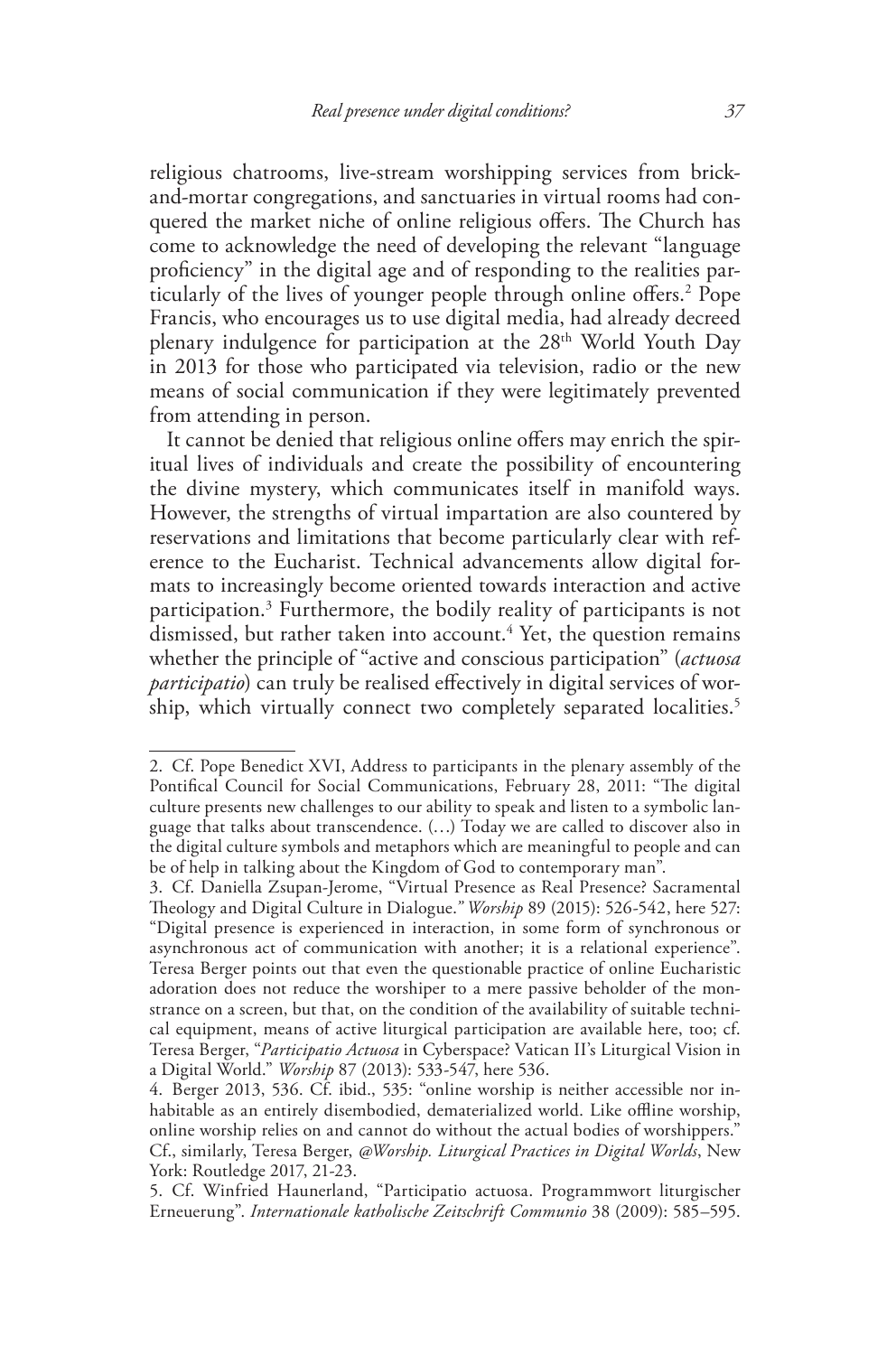Even if one takes part in digital church services "with devotion and full collaboration<sup>"</sup>, which doubtlessly is possible during broadcasts over the radio and television, these services lack the bodily co-presence of participants as well as the possibility of physically receiving Communion. Digital services may offer beautiful rites to see and edifying words to hear, but one cannot smell, touch, or taste anything. *Visus* and *auditus* are served well, but *tactus, odor*, and *gustus* are lost in cyberspace. There is no Baptism without water, no Confirmation without chrism, no Eucharist without bread and wine. Virtual formats display a tendency towards disincarnation. Of course there are real people behind the screens, who react to that which is heard and seen, not only cognitively, but also emotionally and physically. And of course it is correct not to draw a strict line between that which is "analogue" and that which is "digital", because the transition between the two concepts is fluid.<sup>6</sup> However, the option of digital church services is devoid of the physical co-presence of the faithful within the same sacral space. That which is called "intercorporeality" in French phenomenology, is absent.7 The spectrum of phenomena of resonance that are grounded in the responsivity of the body is completely obliterated in digital formats.<sup>8</sup> Additionally, this deficiency may encourage an overly individualised, user-generated form of piety. It also is of ecclesiological importance.<sup>9</sup>

The liturgical constitution *Sacrosanctum Concilium* has maintained, with a view to the Eucharist, that the faithful, "when present at this mystery of faith, should not be there as strangers or silent spectators; on the contrary, through a good understanding of the rites and prayers they should take part in the sacred action conscious of what they are doing, with devotion and full collaboration. They should be instructed by God's word and be nourished at the table of the Lord's body; they should give thanks to God; by offering the Immaculate Victim, not only through the hands of the priest, but also with him, they should learn also to offer themselves" (SC 48). According to Martin Stuflesser, participants in services that are broadcasted through television or the internet, are arguably forced into the role of "strangers or silent spectators", which is exactly what the Fathers of the Council wished to avoid (cf. Martin Stuflesser, "…nicht wie Außenstehende und stumme Zuschauer" [SC 48]. Die Feier der Eucharistie 50 Jahre nach der Promulgierung des Missale Romanum 1970 unter den besonderen Bedingungen der Corona-Pandemie. In *Eucharistie und Erneuerung. Aufbruch aus der Mitte des Glaubens*, ed. George Augustin, 146-172. Einsiedeln: Johannes Verlag 2021, here 164).

<sup>6.</sup> Cf. Thomas Söding, "Sakramente virtuell?" *HerKorr* 75 (8/2021): 40-43.

<sup>7.</sup> Maurice Merleau-Ponty speaks of "intercorporéité" regarding the relation between human bodies, cf. id., Phänomenologie der Wahrnehmung, Berlin: de Gruyter 1976.

<sup>8.</sup> Cf. Helmut Hoping, *Mein Leib für euch gegeben. Geschichte und Theologie der Eucharistie*, Freiburg i. Br. Herder 3 2022, 495.

<sup>9.</sup> Cf. Antonio Spadaro, *Cybertheology: Thinking Christianity in the Era of the Internet*, Translated by Maria Way, New York: Fordham University 2014, 76: "The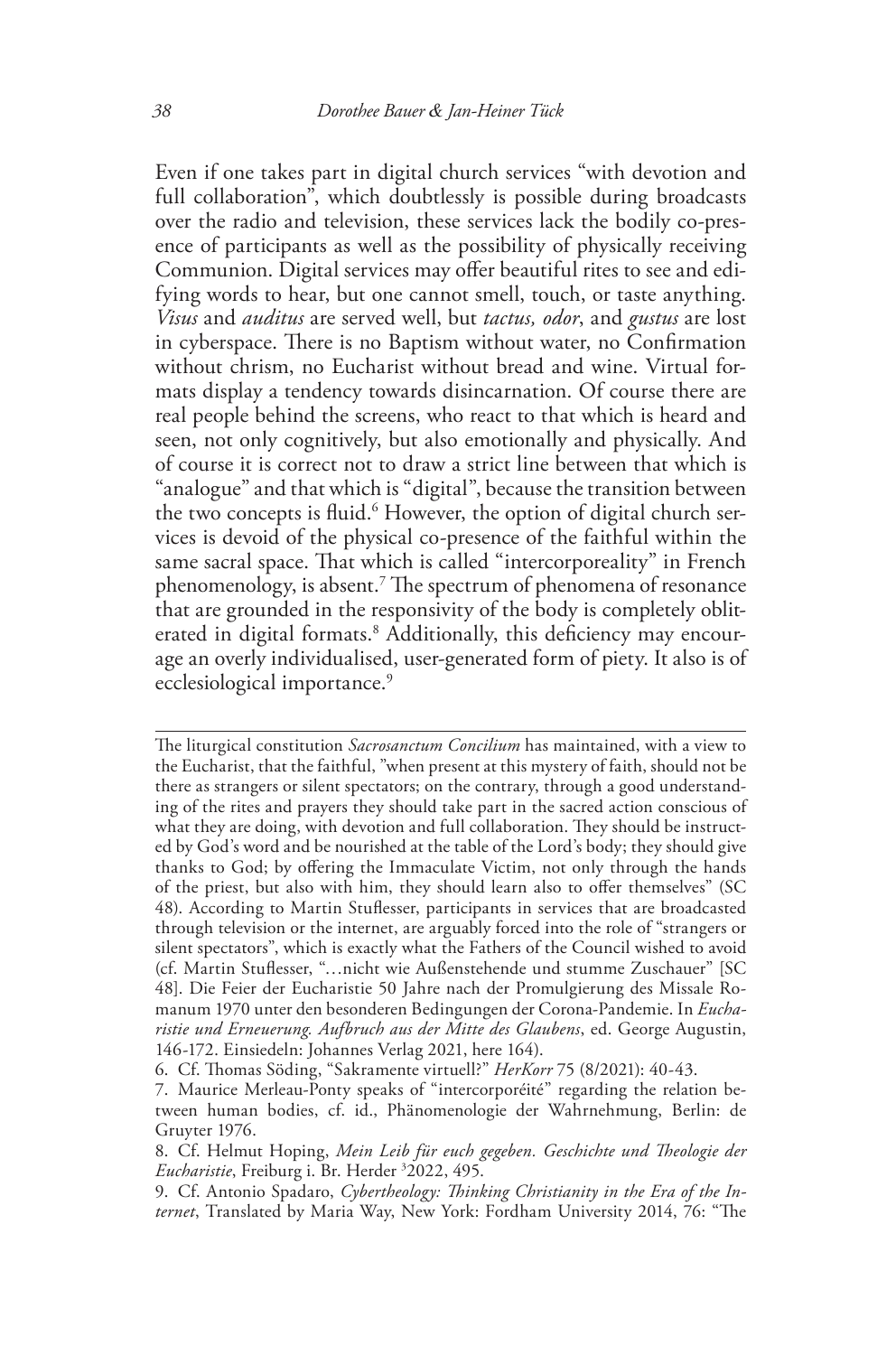One may compensate for the deficiency of the lack of the co-presence of the faithful through the virtual administration of the sacraments, for instance by having digital Avatars consummate the Eucharistic gifts representing the participant of a service that is streamed online, as was suggested in the Church of Fools (2004, re-established as St Pixels 2006), in virtual churches in the world game "Second Life", or by the British Baptist Paul S. Fiddes, who has propagated the option of a "Cyber Eucharist".<sup>10</sup> This solution might convey the experience of community, but it would not be free of the aftertaste of Gnostic hostility towards the body. Not only would the corporeality of the faithful lose its real meaning, its material relevance, but so would the bread and wine.<sup>11</sup> From the viewpoint of Catholic theology, the suggestion of "do-it-yourself" worship at home, as it was expressed at the beginning of the Covid-19 pandemic, is problematic. Instead of receiving the gifts that are handed out at the Communion (*Abendmahl*) or Eucharistic service, one autonomously takes whatever is needed to still the own spiritual needs.<sup>12</sup> The celebration of Communion or the Eucharist needs an ordained minister who pronounces the *verba testamenti* over bread and wine, not in his own name but in the name of Jesus Christ.<sup>13</sup> The compromise that bread and wine are sanctified at home to become the body and blood of Christ synchronically to the liturgical celebration on-screen again contains theologically questionable elements. Here too, the materiality of what happens at Communion is faded out and the physical co-presence of the faithful is omitted, while the greater context of the

Church cannot be reduced to the 'ultimate social network', a sort of definitive social web, because it is not just a web of immanent relationships."

<sup>10.</sup> Cf. Randolph Kluver & Yanli Chen, "The Church of Fools. Virtual Ritual and Material Faith." *Heidelberg Journal of Religions on the Internet* 3.1 (2008): 116-143; cf. Paul Fiddes, *Sacraments in a Virtual World* (2009), Online ressource: https:// www.frsimon.uk/paul-fiddes-sacraments-in-a-virtual-world/ (accessed 4.4.2022). 11. Cf. Spadaro 2014, 75.

<sup>12.</sup> Cf. Veronika Hoffmann, *Christus – die Gabe. Zugänge zur Eucharistie*, Freiburg/Basel/Wien: Herder 2016, 140f: "Both the act of giving between God and man, and that of giving and receiving between humans are enacted at the celebration of the Eucharist. … Without a priest, the celebration of the Eucharist is impossible. Without someone who hands out the Eucharist, be it the priest or a minister of Holy Communion (or of Communion to the sick), its addressees cannot be reached." Originally: "Ohne Priester kann keine Eucharistie gefeiert werden. Ohne jemanden, der die Eucharistie austeilt, sei es der Priester, sei es ein (Kranken-) Kommunionspender, erreicht sie ihre Adressaten nicht". On the Eucharist as a gift, cf. id., *Skizzen zu einer Theologie der Gabe. Rechtfertigung – Opfer – Eucharistie – Gottes- und Nächstenliebe*, Freiburg/Basel/Wien: Herder 2013.

<sup>13.</sup> Translator's note: The masculine singular pronoun is used in a generic sense throughout.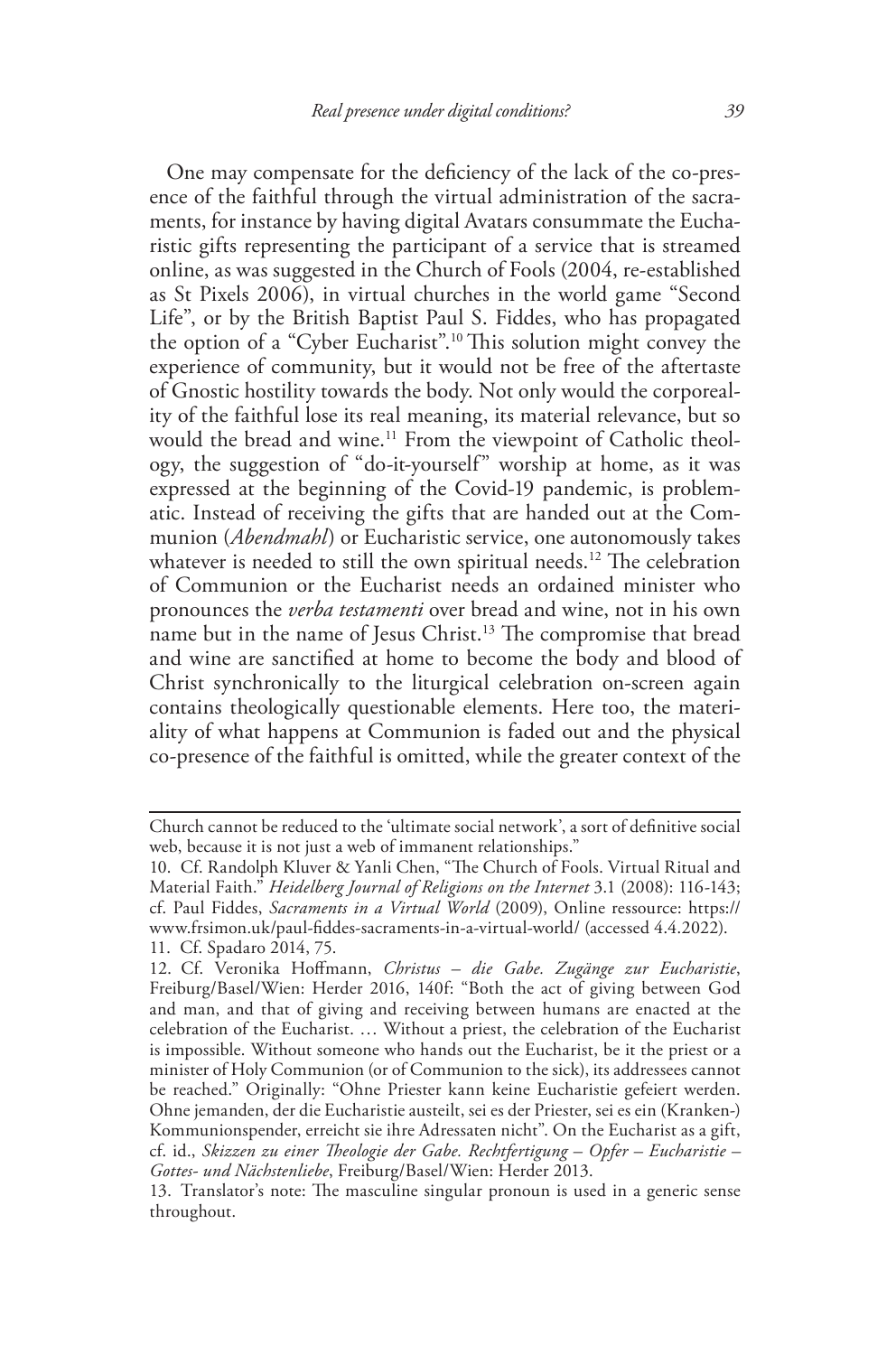presentation of the offerings at the altar (the Offertory), the prayer of thanksgiving, and of Communion itself is distorted. The limitations of digital worship described here:

concern the real, digitally irreproducible presence of God in the "here and now" of the sacramental elements as well as the bodily, tangible dimension of the co-presence of all who partake in the service. Blurring these dividing lines through a new set of liturgical and medial dynamics (for instance, by assuming that virtual sacraments exist at all) might lead to the denial of the *incarnatory* profile of the Christian faith in future. Likewise, it might lead to the virtualisation of the mediality of Christ.14

As mentioned, virtual services of worship therefore display a tendency towards de-incarnation.

In reality, the liturgical event is never technologically reproducible, because it incorporates in its *hic et nunc* – in which is celebrated in an unreproducible way the action of the Holy Spirit – which makes the Mystery of Christ present and actualizes it (Spadaro 2014, 79).

In accordance with the logic of the incarnation, liturgy needs "a precarious and transient context, a spatio-temporal situation, a corporal tangibility."15 Therefore, the Vatican has already precluded the idea of cyber communion in 2002. "Virtual reality is no substitute for the Real Presence of Christ in the Eucharist, the sacramental reality of the other sacraments, and shared worship in a flesh-and-blood human community. There are no sacraments on the Internet".<sup>16</sup>

If digital spaces therefore will never be able to attain the full form and content of the celebration of the Eucharist, the following ques-

<sup>14.</sup> Bernd Irlenborn & Stefan Kopp, "Der Media-Turn als Herausforderung für die Liturgie." *Theologie und Glaube* 108 (2018): 356-373, here 371. Original German: "betrifft die reale, digital nicht reproduzierbare Präsenz Gottes im Hier und Jetzt sakramentaler Zeichen und auch die leiblich-konkrete Dimension der Kopräsenz der Mitfeiernden. Die Verwischung dieser Grenze im Rahmen einer liturgischmedialen Eigendynamik (etwa in der Annahme, es gebe *virtual sacraments*) könnte in Zukunft zur Verkennung des *inkarnatorischen* Profils des christlichen Glaubens und zur Virtualisierung der Medialität Christi führen".

<sup>15.</sup> Spadaro 2014, 80. Cf., similiarly, Zsupan-Jerome 2015, 529: "The corporeal/ physical is intimately bound with the spiritual, psychological, communal, and relational dimensions of the event, taking place at a certain time and location."

<sup>16.</sup> Pontifical Council for Social Communications, "The Church and Internet", 9. (https://www.vatican.va/roman\_curia/pontifical\_councils/pccs/documents/rc\_pc\_ pccs\_doc\_20020228\_church-internet\_en.html; accessed 29.3.2022).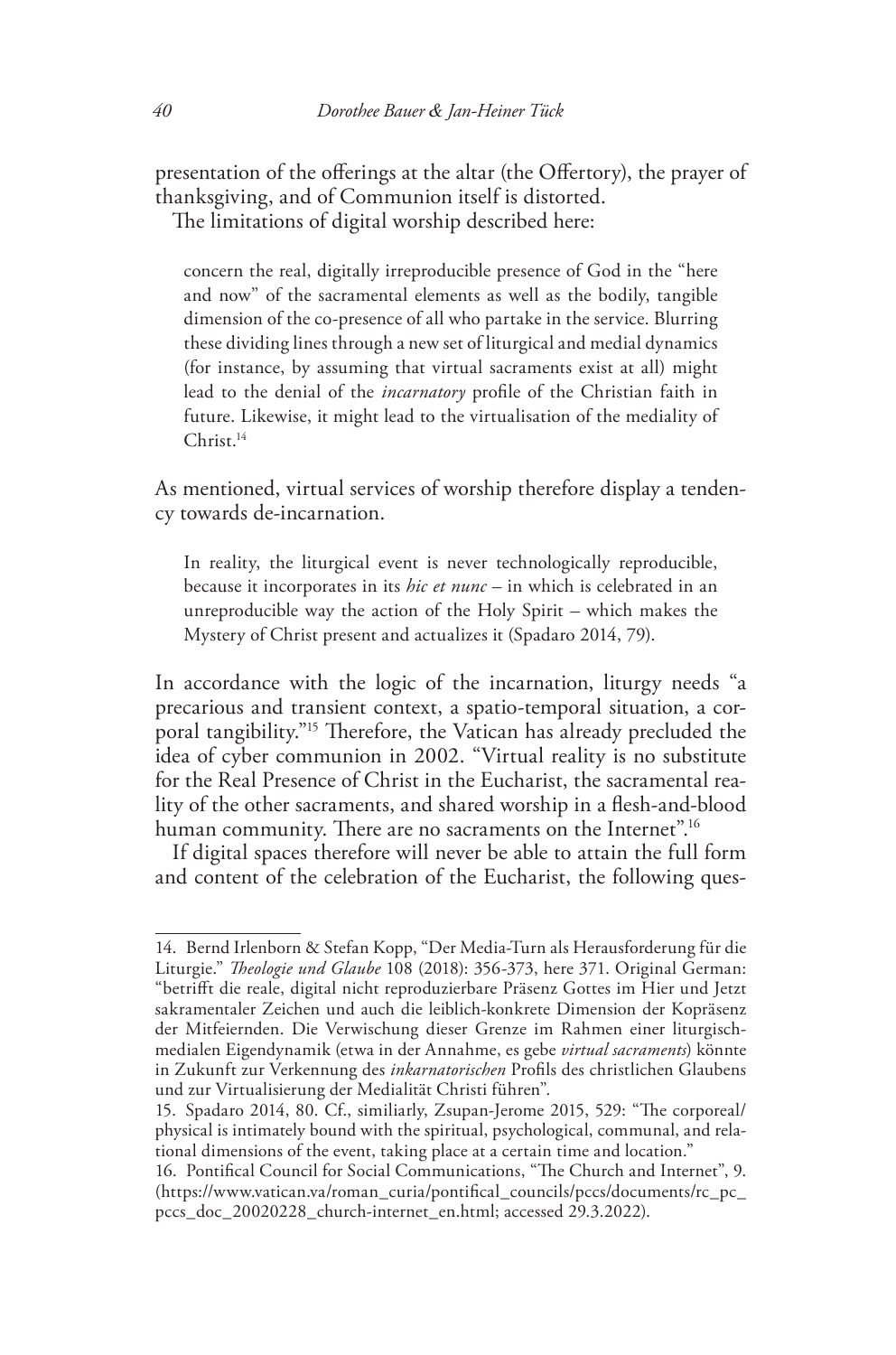tions arise: What – or more precisely, *who* – is absent when the Eucharist is absent? What can be recognised anew during times in which physical, public services of worship are suspended? What constitutes the therapeutic dimension of the Eucharist in times of crisis, when isolation and resignation are generally on the rise?

# II

Enquiring about the therapeutic dimension of the Eucharist presupposes that many forms of human suffering are associated with the fact that our human perception of time tends to become distorted. It is our thesis that the Eucharist can assist in opening up perspectives that have grown narrow as a consequence of shifts in temporal awareness, which darken and burden people's lives.

People's experience of time has changed in an ambivalent way under the conditions caused by Covid-19 and its consequent lockdowns.<sup>17</sup> Important events took place less frequently and it was difficult to set positive or significant markers for the passing of time. Many people reported a loss of their sense of time. They felt torn between tedious boredom, the excruciatingly slow passing of long, empty days and weeks, and simultaneously, in hindsight, a contracted, swiftly passing "lost year". People however have also recorded positive effects: the experience of suddenly having more time at hand and of being able to structure and use the freedom that they had gained autonomously. The questioning of previous experiences of time as well as new ways of dealing with time and with our own transience can be counted as one of the side effects of the Covid-19 pandemic.

When *future* perspectives are clouded and shattered, the *present*, too, is shrouded in resignation and lethargy. Furthermore, when people can no longer catch up with lost chances, when they cannot reverse earlier wrong decisions and pay their moral debts of the *past*, when their fixation on that which used to be causes their lives to turn into a pillar of salt (cf. Gen 19:26), their consciousness of the present becomes impaired. Our human awareness of time must reconfigure each of the dimensions of that which was, which is, and which is to come. People each stand in relation to their personal history, to that which they encounter in the present, and to that which they antici-

<sup>17.</sup> Cf. the survey conducted by the German weekly *DIE ZEIT* of 3 April 2021: Tülay Karakus & Janis Dietz, "Das vergangene Jahr fühlt sich wie 12 Jahre an", Online resource: https://www.zeit.de/zeit-magazin/2021-04/zeitgefuehl-coronapandemie-orientierung-zeitrechnung-psychologie (accessed: 30.3.2022).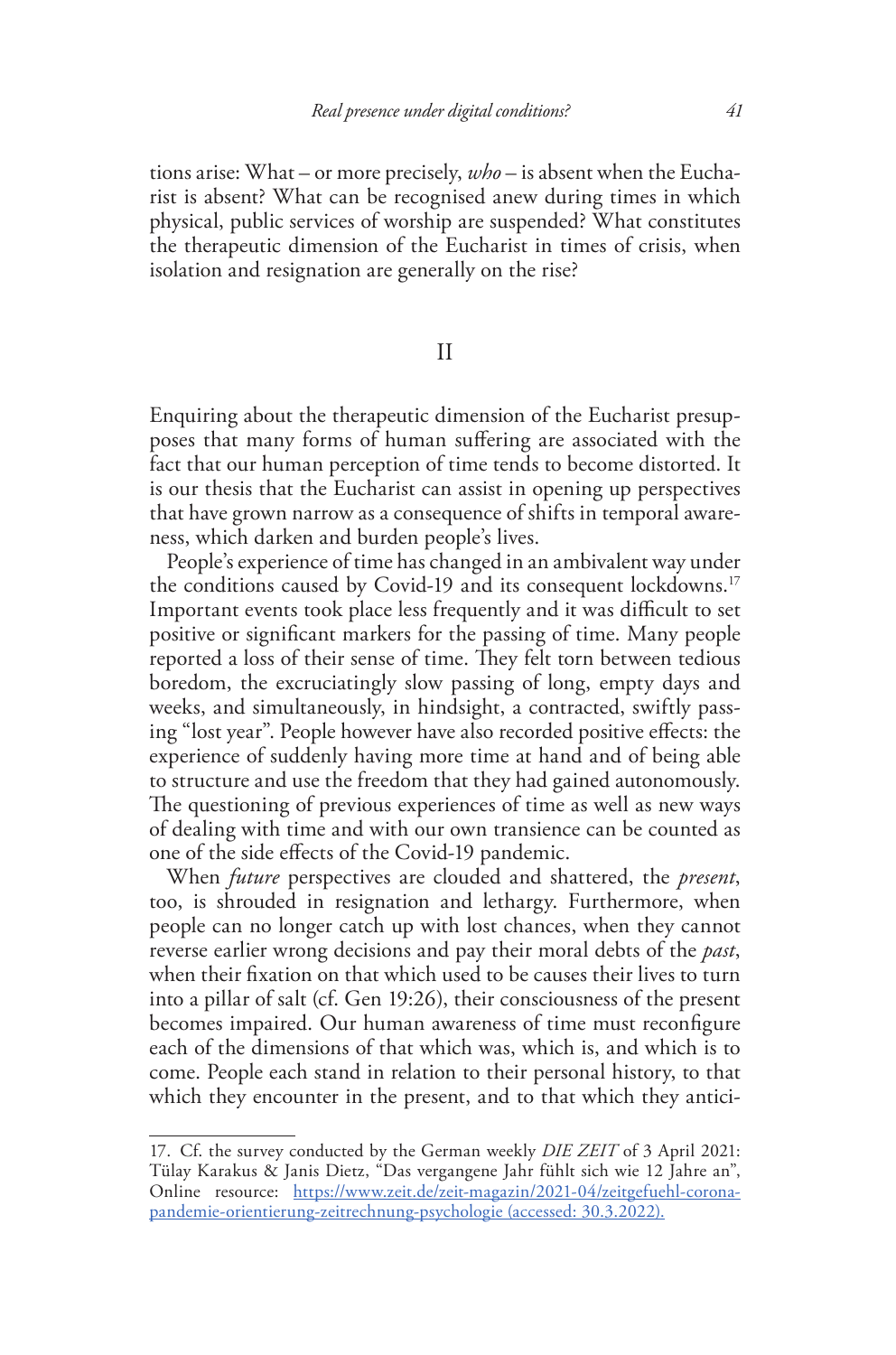pate. In the eleventh book of his *Confessions*, Augustine had already enquired after the essence of time and stated that there are neither times past (referring to that which *no more* exists) nor times future (referring to that which does *not yet* exist). Nevertheless, humans are conscious of the presence of things past in the form of memories (*memoria*) as well as of the presence of things to come in the form of expectations (*expectatio*). In human consciousness of time, the dimensions of past, present, and future are interwoven. The presence of present things, which is determined by things immediately past as well as by things immediately to come, is attentiveness (*contuitus*),<sup>18</sup> which Malebranche once called "the natural prayer of the soul".<sup>19</sup> Compared to cosmic time, human consciousness of time follows its own course, in which there are protractions and accelerations, phases of boredom and of intensified experience. Marcel Proust arguably provided us with a better and more nuanced description of these in his novel *In Search of Lost Time* than did Edmund Husserl in his *The Phenomenology of Internal Time-Consciousness*. Husserl, however, had modified Augustine in conceiving of the immediate point of the present as a "continuity of expiredness". Like the tail of a comet, a whole continuum of retentions stretches into the consciousness of the continuous present.<sup>20</sup> If this had not been the case, we would have been able to grasp individual notes, but not the meaningful structure of a melody. Furthermore, there are often fluctuations in the consciousness of time, in which the retentions and protentions, that is, images of the memory or future cares, superimpose themselves upon human attention.21 It may happen that human consciousness of time loses itself in memories, becoming so deeply occupied with an attempt to regain events of the past for the present, that it can hardly observe the chances offered by the present. It may also happen that diffuse fears of or cares about the future take control of the consciousness of time, causing the present to be passed over in a frantic race towards tomorrow and the day after. Thus, again, the chances lying at hand in the present are missed. Finally, there is the obsessive search for immediacy, which wishes to seize the moment at all costs in order to

<sup>18.</sup> Cf. Kurt Flasch, *Was ist Zeit? Augustinus von Hippo. Das XI. Buch der Confessiones. Historisch-philosophische Studie*, Frankfurt am Main: Vittorio Klostermann 1993.

<sup>19.</sup> Quoted in Paul Celan, *Der Meridian und andere Prosa*, Frankfurt am Main: Suhrkamp 1988, 52.

<sup>20.</sup> Originally: "Kometenschweif von Retentionen", Edmund Husserl, *Vorlesungen*  zur Phänomenologie des inneren Zeitbewusstseins, Tübingen: Mohr Siebeck <sup>3</sup>2000, 125.

<sup>21.</sup> Cf. Michael Theunissen, *Negative Theologie der Zeit*, Frankfurt am Main: Suhrkamp 1991.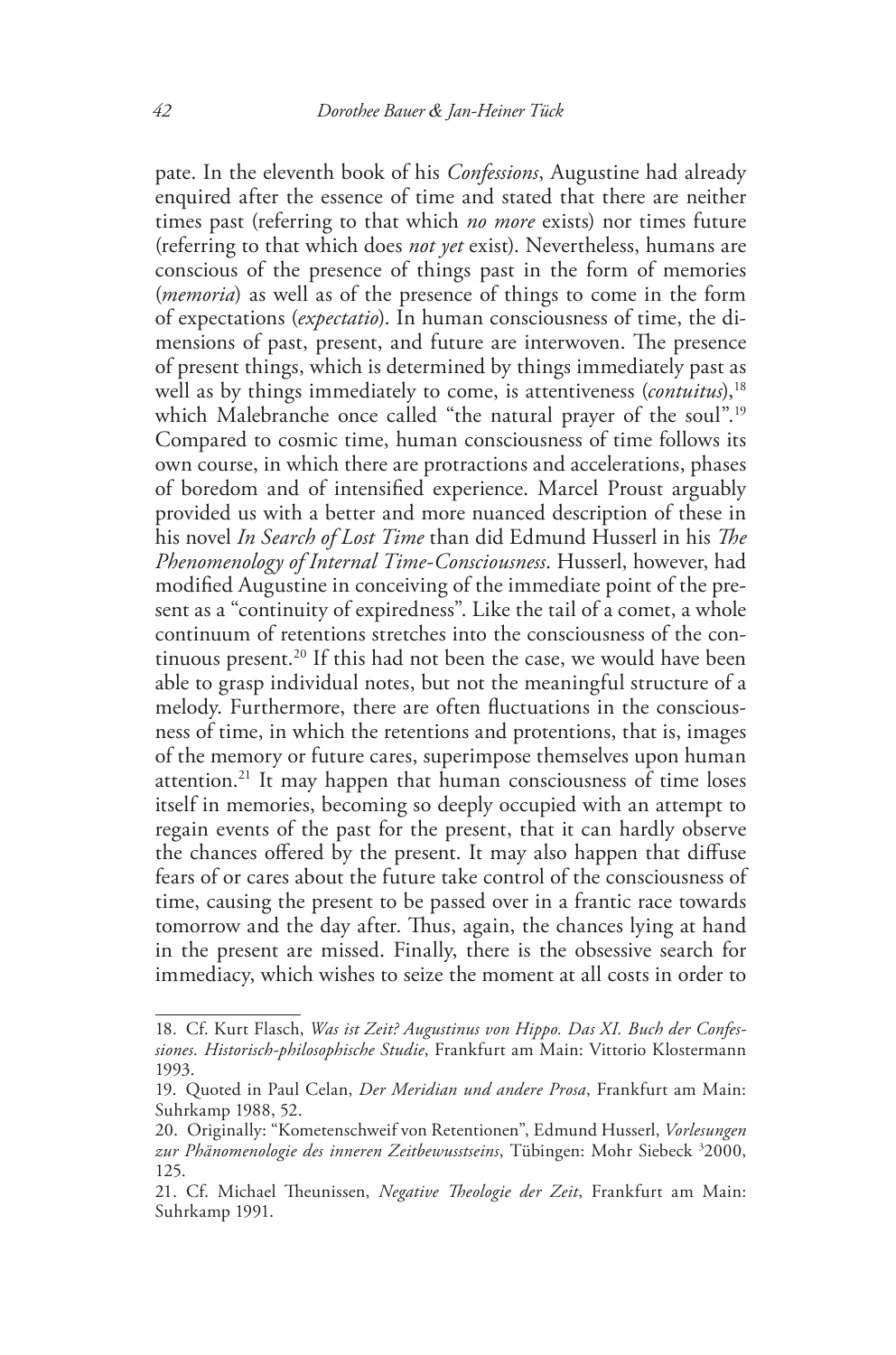experience more and yet more. This is illustrative of a pathological disturbance of the consciousness of time, which adopts features either of forgetfulness of tradition or of hopelessness in its continuous hunt for new opportunities. "People living 'in attendance' are a rarity".22 Such people would be able to continuously readjust the three temporal dimensions that permeate human consciousness. They would succeed in balancing the presence of that which is past in memory as well as the presence of that which is to come in expectation, while remaining conscious of that which is happening in the present. It is no coincidence that Peter Handke, whose works display a Eucharistic, poetical quality marked by heightened attentiveness, reminds us to "practise the present".23

How though, may this distraction be overcome in order to pay better attention to the present? How may our clinging to lost Covid-19 years, devoid of memories, as well as our resignation about lost opportunities and our blurred vision of the future be wholesomely refocussed onto the present? Could the Eucharistic *memoria* be helpful to enter into the *time of Christ*? We know of Jesus that he was *the* person who lived completely in the presence of God and unconditionally allowed the will of the Father to determine his life. "I came down from heaven not to do my own will but the will of the one who sent me"  $(John 6:38).<sup>24</sup>$ 

#### III

Catholic and Lutheran theologies agree that the real presence that is celebrated in the Eucharist is not the product of a human feat of memory.<sup>25</sup> If a community gathered to call a deceased person into

<sup>22.</sup> Originally: "Gegenwärtige Menschen sind selten", Botho Strauß, *Der Untenstehende auf Zehenspitzen*, München: Hanser 2004, 54.

<sup>23.</sup> Originally: "Über die Gegenwart", Peter Handke, *Mein Jahr in der Niemandsbucht. Ein Märchen aus den neuen Zeiten*, Frankfurt am Main: Suhrkamp 2 1994, 444. Cf. Jan-Heiner Tück, "Wandlung – Urform der Wirklichkeit". Spuren einer eucharistischen Poetik in Peter Handkes Werk." In *Verwandeln allein durch Erzählen". Peter Handke im Spannungsfeld von Theologie und Literaturwissenschaft*, eds. Tück & Andreas Bieringer, 29-51. Freiburg i. Br.: Herder 2019.

<sup>24.</sup> Hans Urs von Balthasar has developed the fact that Jesus has radically declined securing his own future, as well as his centring his awareness on the will of his Father as the proprium of his awareness of time. Cf. von Balthasar, *Theologie der Geschichte. Kerygma der Gegenwart*, Einsiedeln: Johannes Verlag 2004, 24-26.

<sup>25.</sup> Martin Luther, who has upheld the idea of the real presence of Christ in the Eucharist as long as he lived, emphasizes the efficacy of the divine Word that bestows the real presence of Christ in bread and wine. It is not a feast of memory on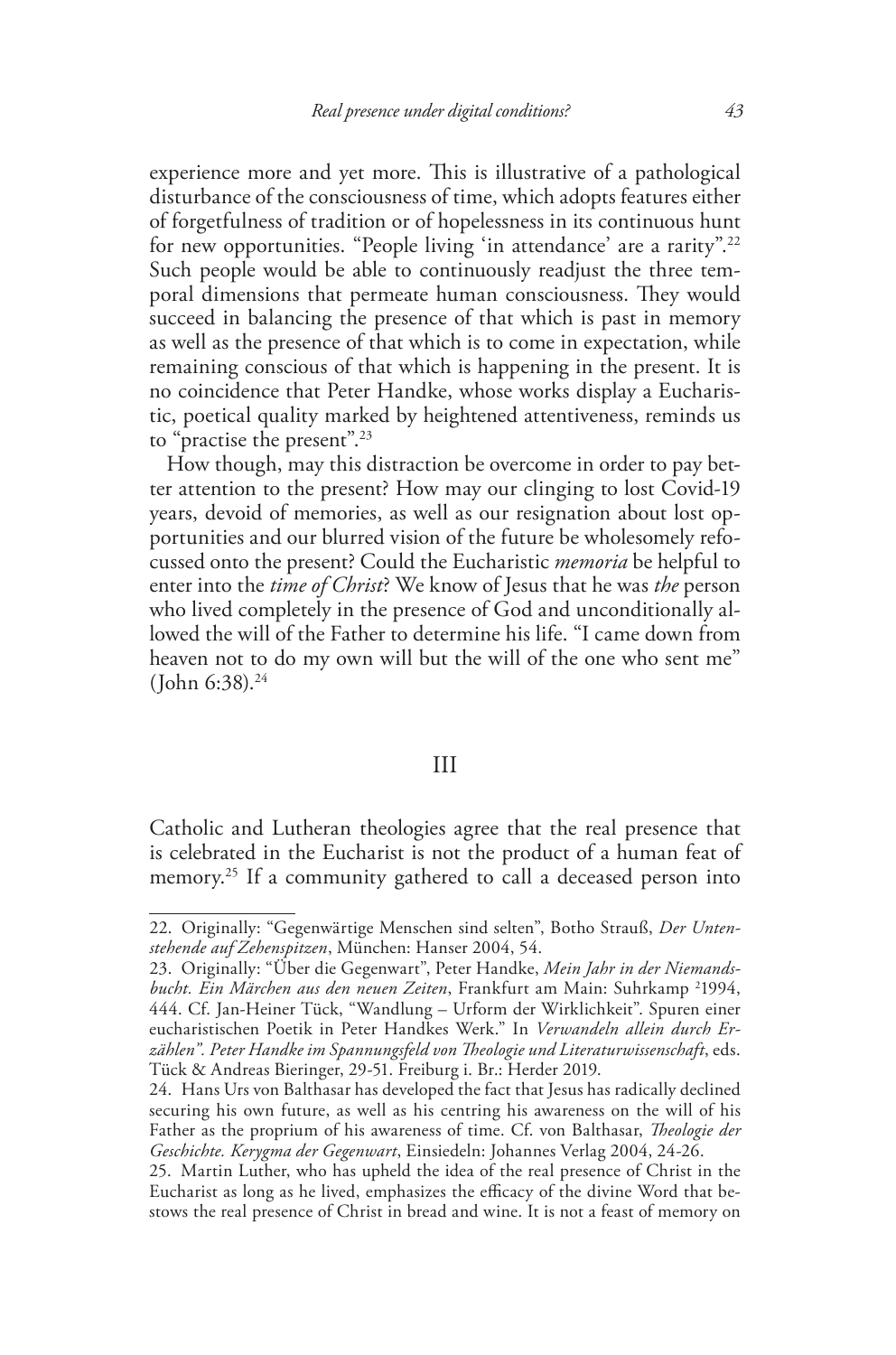mind for a short while through an act of communal commemoration, it would be an act of anamnetic solidarity, saving the deceased person from the second death of falling into oblivion. In such a case, the presence of that which had passed would be dependent on the degree of heedfulness practised by the bearers of remembrance. Such a form of presence would be temporally limited. The presence of Christ in bread and wine is different. It distinguishes itself from acts of collective commemoration. Regardless of human achievement, his presence is a gift of the Other. It derives from the Pneumatic self-representation in the gifts of bread and wine of him who was crucified and is risen. It guarantees that which humans could not bring forth: *his* presence, which, according to Thomas Aquinas, lingers even when no-one thinks of it anymore<sup>26</sup> – and the encounter with *his* presence transforms the present. Doubtlessly, those who partake of Communion or who, as it is practised in Catholic Eucharistic piety, behold the Most Blessed Sacrament contemplatively, must be actively willing to receive the gift of his presence or to expose themselves to the same. It is not sovereign agents, who act and bring about, that are required here, but much rather receptive people who allow the presence of the Other to affect and change them. To receive Communion during the liturgy of the Eucharist or to venerate the Most Blessed Sacrament in a sanctuary implies that they step into the time of the Other and allow their own reality to be determined by that of Christ. Consciously centring one's personal awareness on the hidden real pres-

the side of the congregation, but the divine promise, which can be understood as the *promissio* of Christ and which is anchored in the words of Jesus at the Last Supper, that guarantees his real presence at communion. In his work "*Von Anbeten des Sakraments*" (On the veneration of the Sacrament) (1523) Luther declares that the "living, everlasting, almighty Word" (*das lebendig ewig almechtig wort*) contains "everything that it refers to, namely Christ with his flesh and blood and everything that he is and has. For it is such a Word that can do all such things. Therefore it wishes to be understood as such" (*alles, was es deuttet, nemlich Christum mit seym fleysch und blutt und alles was er ist und hatt. Denn es ist eyn solch Wort, das solchs alles vermag unnd thutt, darumb wills auch dafür gehalten seyn*) (WA 11, 433, 25-30). Cf. furthermore Luther's catechetical sermon of 1528: "Certe homo non facit corpus et sanguinem etc. Non sunt humanum opus. Vide, quis instituat, faciat" – Certainly, it is not man that makes body and blood, etc. Those are not human works. See, He who institutes it, accomplishes it (WA 30/1, 24, 7-8).

<sup>26.</sup> Cf. *S. th.* III, q. 80, a. 3, where Thomas Aquinas emphasizes that the body of Christ does not cease to be present in the elements as long as they exist. Here we may observe a distinction from Martin Luther's Eucharistic Theology. As the Marburg Colloquy with Ulrich Zwingli has made clear in 1529, Luther does emphasize the real presence of Christ in bread and wine ("est"), but limits this to the duration of the church service. He thus implicitly rejects the form of Eucharistic piety that provides for the veneration of the Most Blessed Sacrament beyond the celebration of the liturgy.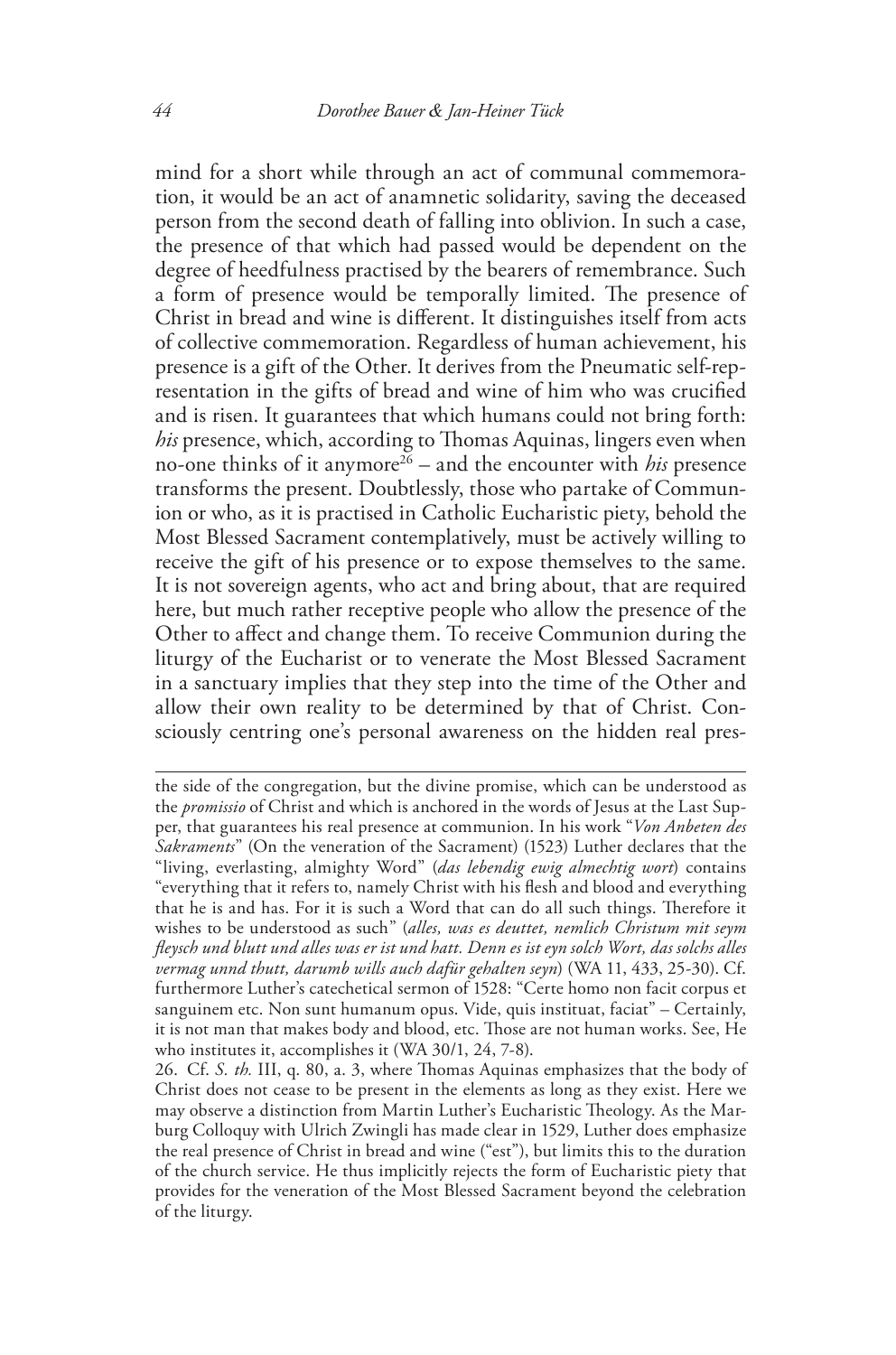ence of Christ may help a person to find a way out of the isolation and into community and regain one's own presence in and through the presence of Christ.

## IV

Uniquely, the sacraments interweave the three dimensions of time: past, present, and future.<sup>27</sup> According to Thomas Aquinas, the celebration of the Eucharist first constitutes a sign of remembrance, a *signum rememorativum*. The Eucharistic rite, which corresponds to Jesus' bequeathal to "do this in remembrance of me", is reminiscent of a specific event of the *past*: Jesus Christ's gift of himself, which reaches unto death and is the reason for our salvation (*sacrificium*). The sacramental representation of the *Christus passus* in the gifts of bread and wine can be beneficial for our dealing with the burdensome dimensions of the past such as suffering, guilt, and grief. The person who believes that the Eucharist leads to a sacramental contemporaneity with Christ does not need to suppress the *guilt and failure* that might burden the course of his life, or to shove these onto others. Such a person can transcend the "provoking climate of having to have the last word" (Martin Walser) and concede to the painful truth about himself.<sup>28</sup> This is possible, for in the presence of the crucified, resurrected One, who has redemptively associated himself with all sinners, he encounters the grace of God, which invites him to repent. "In Christ Jesus, the sinner (…) can stand with God against himself, because God has already taken a stand with him".29 That which is true in the event of grievous sin for the sacrament of penance likewise is generally true of the Eucharistic encounter with Christ: his presence can help one to come to terms with the oppressive aspects of one'sown past. For intersubjective relations, this includes being determined by Christ's attitude of willingness to forgive: "In Christ Jesus, man however also is able to stand with his sinful brother – and this is

<sup>27.</sup> Cf. *S. th*. III, q. 60, a. 3 as well as q. 73, a. 4. For further background information, cf. Hoping 3 2022, 465-491; Jan-Heiner Tück, *A gift of presence: the theology and poetry of the Eucharist in Thomas Aquinas*, trans. Scott G. Hefelfinger, Washington: The Catholic University of America Press 2018, 23-54, 155-159.

<sup>28.</sup> Originally "Reizklima des Rechthabenmüssens".

<sup>29.</sup> Cf. Peter Hünermann, "'Erlöse uns von dem Bösen'. Theologische Reflexion auf das Böse und die Erlösung vom Bösen. *Theologische Quartalsschrift* 162 (1982): 317–329, here 325: "*In Jesus Christus vermag der Sünder [...] mit Gott gegen sich selbst zu stehen, weil Gott sich schon zu ihm gestellt hat*".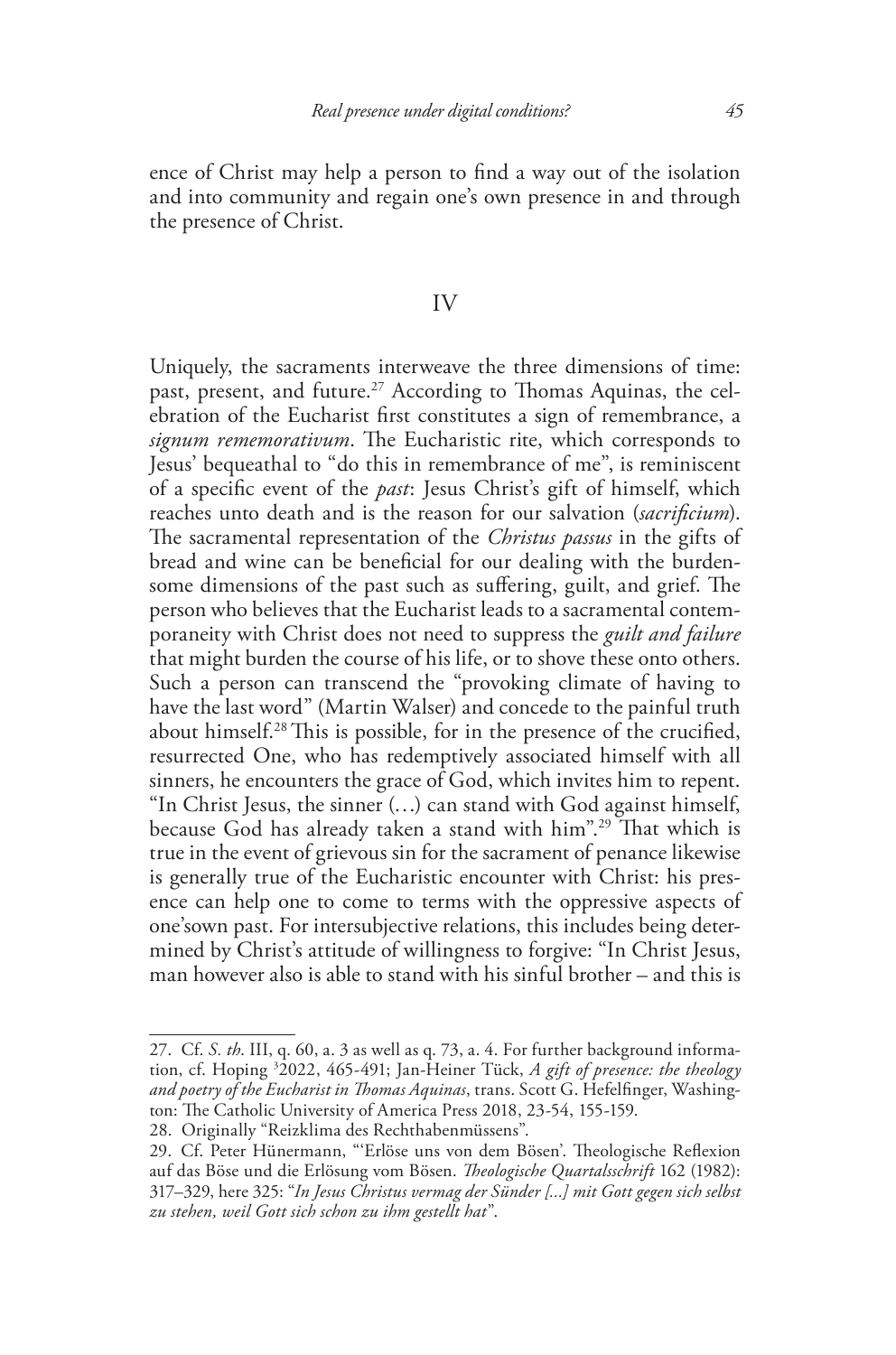the other side of the relation – because in Christ and with Christ, he is able to bear the sin of the brother".30

The salutary power of the hidden presence of Christ also touches upon our dealing with the open *wounds of the past*. The *Christus passus* becomes evident in the *memoriale passionis* of the Eucharist. He is the one who, in his suffering, gave the utmost from his own, free will and thus knows pain, powerlessness, and forlornness from within. Calling to mind the *Christus passus* sacramentally may also help to deal with painful experiences of death and grieving, which often have had to take place quietly during the pandemic. Due to quarantines and lockdowns, it was often impossible to say farewell to terminally ill close relatives or to find consolation in the company of others who have gathered to pay their last respects to the deceased at a funeral.31 Whoever has furthermore experienced traumatic injuries at the hands of others and finds himself unable to forget and incapable of forgiving, encounters the crucified and risen one in the Eucharistic *communio*. He, in turn, had himself been betrayed and denied. He had suffered mockery, scorn, injustice, and torture and through his passion has identified with all who suffer. Standing before Christ, the victims of exclusion, discrimination, torture, and violence do not need to fight for acknowledgement. He knows about their suffering and can restore their injured dignity from within, leading to their being accepted and strengthened in their active agency. The person who believes and thus experiences being recognised and acknowledged, even in his hidden suffering, can change his perspective to see fellow humans in need of forgiveness in those who have sinned against him. Stepping into the presence of Christ here means encountering that paradigmatic victim of violence who, already dying, still prayed for those who tortured him (cf. Lk 23:34). This encounter may become a gift of transformation for the person who experiences the hidden

<sup>30.</sup> Ibid: "*In Jesus Christus vermag der Mensch aber auch, und dies ist die andere Seite des Verhältnisses, sich zu seinem sündigen Bruder zu stellen – weil er in Jesus Christus und mit ihm die Sünde des Bruders zu tragen vermag*".

<sup>31.</sup> Cf. furthermore Stuflesser 2021, 161: "The brokenness of our earthly existence, our continuously being confronted with global danger looming from an invisible virus, the numerous deaths being mourned across the globe, shocking images of coffins mounting up and of anonymous mass graves, certainly have contributed to a renewed consideration of the aspect of the passion of Christ and his vicarious suffering and death 'for us', which is theologically engrained into every Eucharistic celebration." ("*Die Gebrochenheit irdischer Existenz, das ständige Konfrontiertsein mit der weltumspannenden Gefährdung durch einen nicht sichtbaren Virus, die vielen zu beklagenden Toten auf der ganzen Welt, einprägsame Bilder von sich stapelnden Särgen und anonymen Massengräbern haben hier sicher dazu beigetragen, auch den Aspekt der Passion Christi, seines stellvertretenden Leidens und Sterbens ,für uns', das jeder Eucharistiefeier theologisch in den Kern eingeschrieben ist, noch einmal neu zu bedenken*").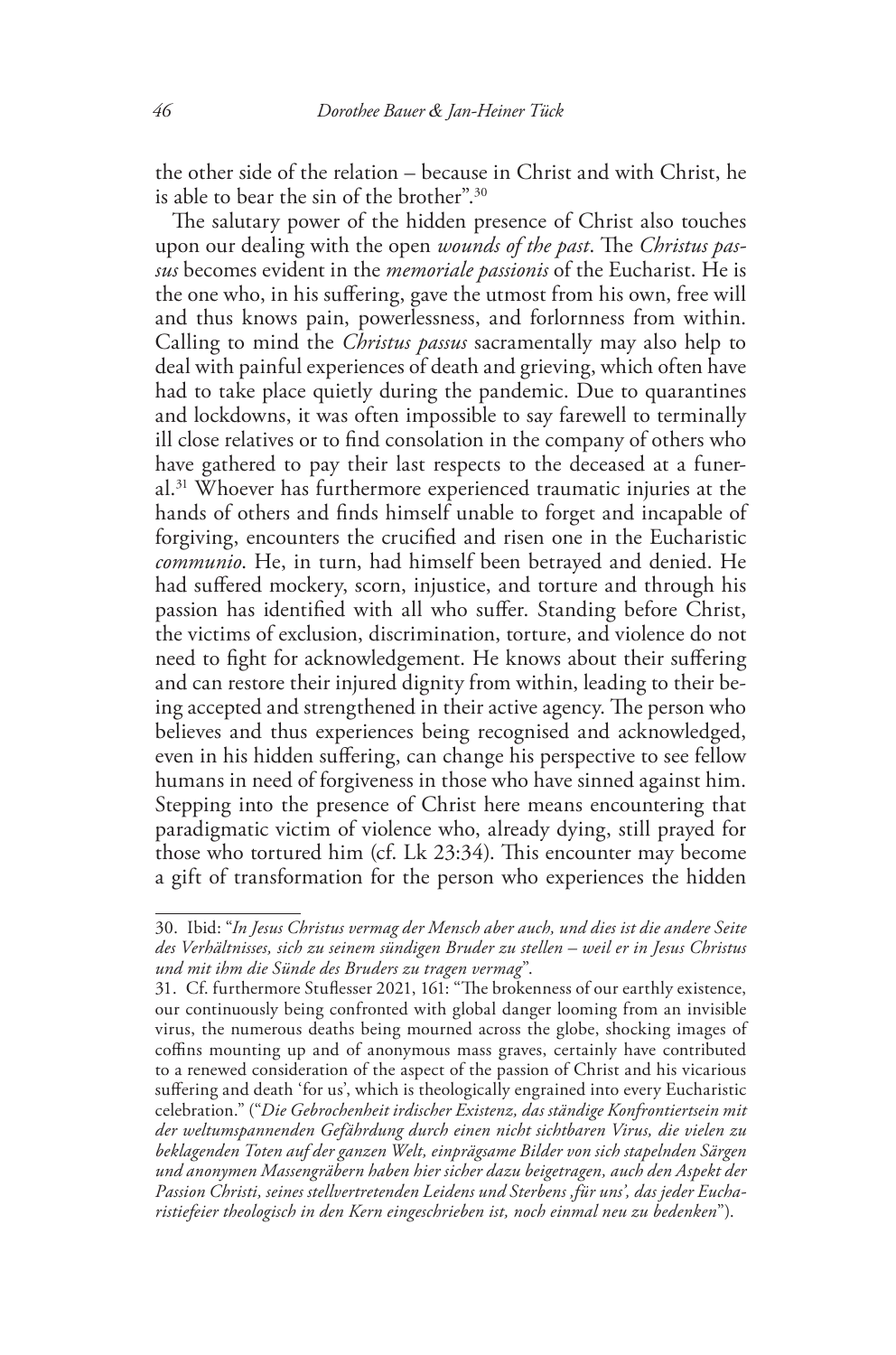presence of Christ in the transformed gifts of bread and wine. Such a gift, in turn, may lead him to refrain from looking with unforgiving eyes at those who harass and torture him. This may be a long and painful process, but it can ultimately lead to the "transubstantiation" of his own view of the past.

## V

The healing of memories through a transformed and reconciled view of the past may lead to a new, deeper insight into the *present*. According to Thomas Aquinas, the Eucharist is a *signum demonstrativum*, that is, the telling sign of a community (*communio*) that did not constitute itself but that makes recourse to Christ in gratitude. In the act of partaking in Communion, the person is *reincorporated* into the Body of Christ, which is pluriform and has many members. Far from limiting the Eucharist to the somatic real presence of Christ, Thomas thus characterised it as the sacrament of church unity (*sacramentum ecclesiasticae unitatis*).32

Scholastic theology moreover was alert to the sensory-corporeal dimension of the sacramental signs and has pointed out that the Eucharist is the only sacrament that involves the sense of taste (*gustus*).33 Because it does not merely convey itself externally, the latter distinguishes itself from the other senses – *visus, auditus, odor, tactus*. The sense of taste much rather accomplishes direct unification with its object. It is this act of unification through incorporation (*incorporatio*) of the consecrated gifts that is essential. In contrast to the satisfaction of the basic physical need for food, expressed in the stilling of hunger, the ingestion of the consecrated gifts does not remain within the horizon of the self. The ingestion of the "spiritual nourishment" (*cibus spirituale*), which was suspended under the conditions of lockdowns, brings about a significant inversion, which has repeatedly been referred to in Eucharistic theology since Augustine: when we receive Communion, it is not we who assimilate the body of Christ into the biochemical processes of our organism. It is much rather Christ and his Spirit who incorporate us into the mystical organism of his

<sup>32.</sup> *S. th.* III, q. 73, a. 2 sed contra as well as a. 4, which interrelates the vertical participation in the body of Christ (*participatio*) and the horizontal community among the faithful (*communio* or *unio*). *S. th.* III, q. 82, a. 2 ad 3. 33. Tück 2018, 331f.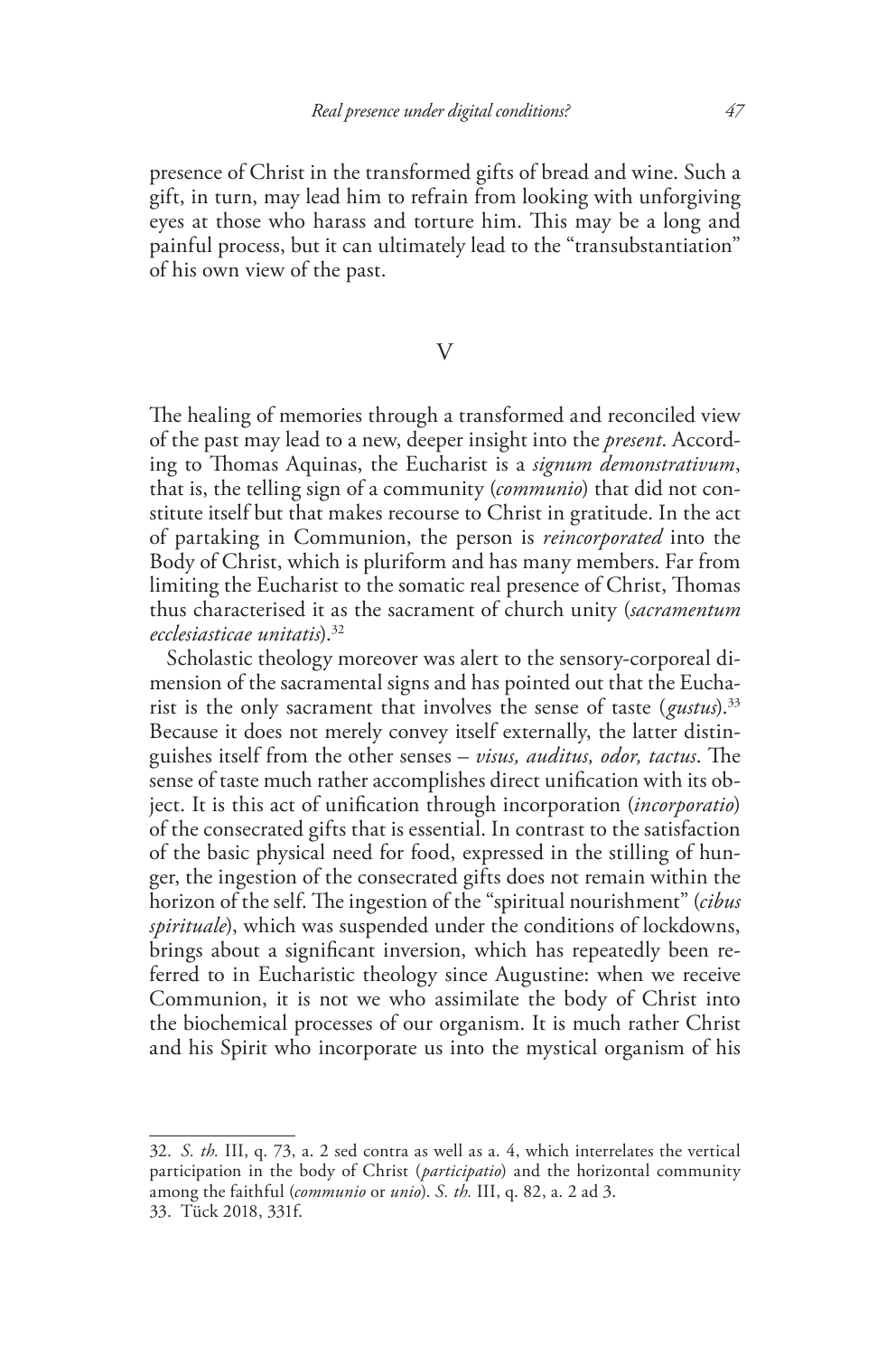body.34 Thus we are enabled to become the embodied "medium of God's presence" (Eckhard Nordhofen). We however must take note of a further difference. In the Eucharist, Christ does not approach in his own form, but in a sacramental form. His presence is hidden and is communicated through the sacramental sign. The accusation raised occasionally by ecumenically rather insensitive voices against the Catholic understanding of the Eucharist that "sarcophagy" or cannibalism would take place, fails to acknowledge that *sacramental* presence should not be confused with *physical*, face-to-face encounter.35 In the era of the Church, that interim of salvation history situated between the Ascension of Christ and his Parousia, Jesus Christ is absent as far as his physical presence is concerned. This absence is the precondition for a new and different presence: the pneumatic presence in us and with us.

During the pandemic, when spontaneous encounters in public spaces were sharply reduced though the requirement of wearing masks and keeping distance and in which, consequently, the experience of loneliness became a burden for many people, the dimension of *communio* illustrates what it is that we lose when we lose the Eucharist. This dimension of community is already ingrained into the materiality of the signs: as the single piece of bread has been ground from many grains of wheat and the wine has been gained from many grapes, the individual partaking in Communion is not isolated but is a member of the pluriform Body of Christ, which is the Church (cf. I Cor 12: 12–31). It is, however, not the commemorating community of the faithful that brings forth the presence of Christ through a collective act of commemoration. Had that been the case, Christ's real presence would be no more than a self-fabricated idol. No, it is the exalted Christ himself who grants his pneumatically bestowed presence through the words of Holy Scripture and the gifts of bread and wine. The proclamation of his Word cuts through the many words of everyday life. It calls the hearers of this Word away from the mani-

<sup>34.</sup> Cf. Thomas Aquinas, *S. th.* III, q. 73, a. 3 ad 2: "Corporeal food is changed into the substance of the person nourished … but spiritual food changes man into itself". Similarly: Bonaventura, *Breviloquium*, VI, 9,6, übertragen und eingeleitet von Marianne Schlosser, Freiburg: Johannes Verlag 2002, 266. Cf. Augustine, *Conf.* VII, 10, 16: *Cibus sum grandium: cresce et manducabis me, nec tu me mutabis sicut cibum tuae carnis, sed tu mutaberis in me.* For further texts, cf. Henri de Lubac, *Corpus mysticum. Kirche und Eucharistie im Mittelalter*, übers. von Hans Urs von Balthasar, Einsiedeln: Johannes Verlag <sup>2</sup>1995, 219-222.

<sup>35.</sup> *S. th.* III, q. 75, a. 1: *In hoc sacramento carnem suam nobis exhibet invisibili modo*. *S. th.* III, q. 75, a. 5, which expressly states, with reference to the accidents of bread and wine, that it would be *horribile, carnem hominis comedere et sanguinem bibere*. Vgl. auch *S. th.* III, q. 82, a. 4 ob. 3.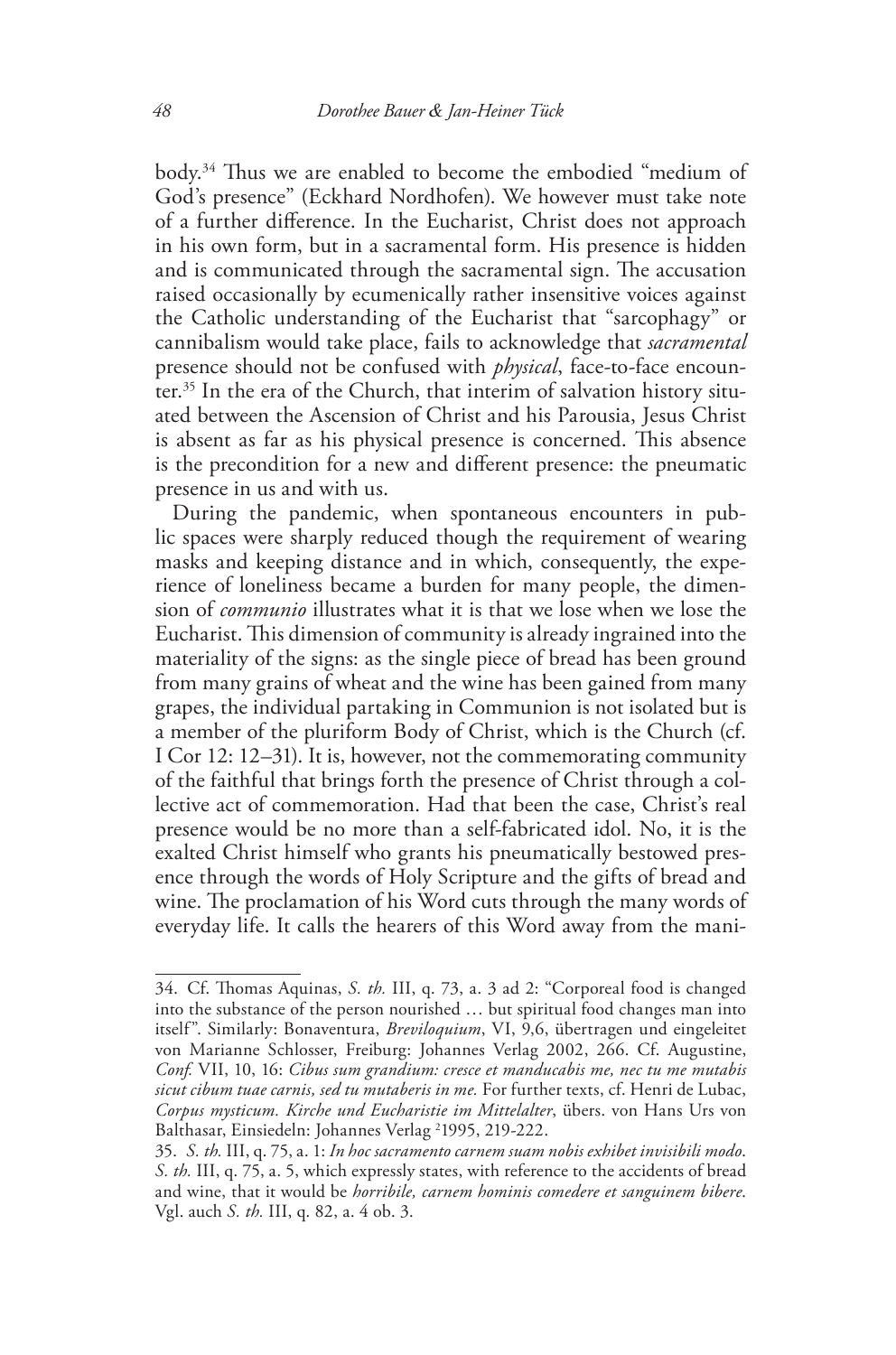fold distractions of life and assembles them anew, centred around the Gospel. The Eucharistic gifts, in which the *Christus passus* bestows himself, should likewise not be partaken of by each individual either, but much rather should be taken in hospitably by the celebrating community. Instead of attempting to correct the supposed contemporary loss of a Eucharistic culture of discernment and the practice of thoughtless participation in the Eucharist through admonishing words of threat or judgement (cf. 1 Cor 11:27-29), it seems more fitting to propagate a culture of *cortesía* and self-examination. The person who realises that he is indisposed or prepared insufficiently can partake of spiritual Communion.<sup>36</sup> That, too, is a means of participation that leads into the presence of Christ. Moreover, it is ecumenically advisable, should non-Catholic Christians hold partial reservations against the Catholic understanding of the Eucharist. Whoever prepares himself in a spirit of *cortesía* and then realises that Christ, who hosts the meal, does not come with a gift but bestows Himself, should accept the invitation and draw close to the table of the Lord. Other than is the case with fast-food options, which undermine the communal dimension of the meal and are aimed at hasty consumption, the celebration of the Eucharistic liturgy can re-awaken our attentiveness to others, to those who share in Communion. Letting another person go first or waiting patiently are small gestures belonging to a Eucharistic culture of diligence. These should not only determine the worship service, but life as a whole. Other, furthermore, than is the case with finely selected culinary delights that address the palate, the simple, unleavened wafer reduces the palatal experience to zero. The host thus becomes the conveyor of meaning, carrying a "nimbus of alterity".37 Here, we have the heavenly bread before us, spiritual nourishment that distinguishes itself from everyday fare: *Per Eucharistiam manducamus Christum*. 38

Whoever engages in an attentive and thankful manner with this gift, which is characterised by its alterity, and thus invests time for Christ, the hidden Other, will experience that time itself starts to change. When daily cares cause difficulties – as is the case during the Covid-19 pandemic – and obscure the present, community with the hidden, present Christ may provide strength, encouragement, and consolation. This, in turn, may grant him greater ability to deal with the troubled present. Peter Handke asks: "What is essentially

<sup>36.</sup> Cf. George Augustin, "Geistliche Kommunion. Zur Wiederentdeckung eines verlorenen Glaubensschatzes." In Augustin 2021, 75-96.

<sup>37.</sup> Eckhard Nordhofen, *Corpora. Die anarchische Kraft des Monotheismus*, Freiburg i. Br: Herder 3 2020.

<sup>38.</sup> Cf. *S. th.* III, q. 73, a. 5 ad 1.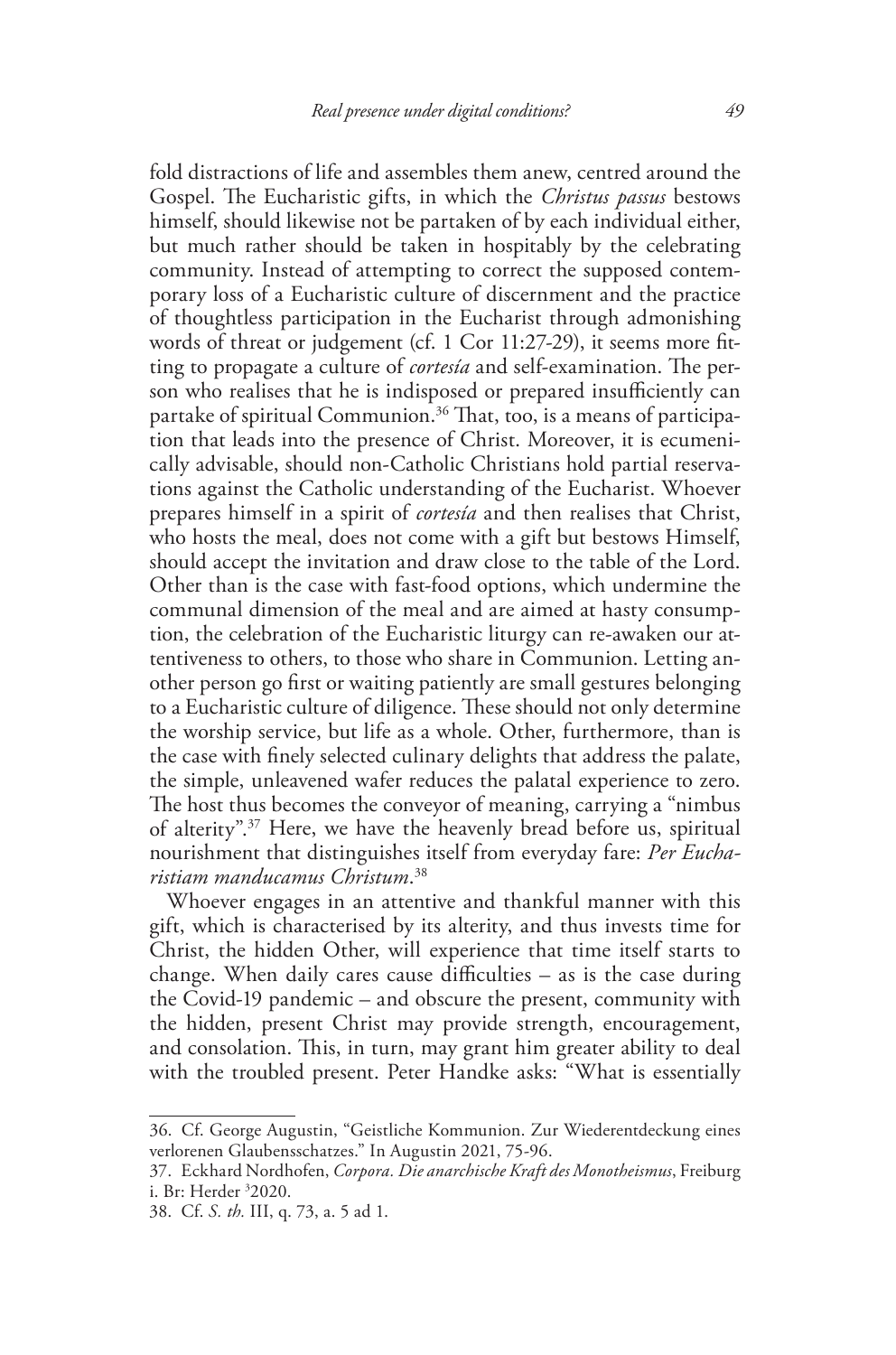Christian? Friendly attentiveness?"39 In contrast to forms of ecstatic religiosity that promise a momentary escape from the burdensome present; in contrast, furthermore, to pious practices of "the mysticism of closed eyes", which wishes to push the world away in order to approach the divine One, participation in the Eucharistic gifts invites us to comprehend the incarnatory movement of Christ, the Giver of the gifts. This movement leads us more deeply into the presence of others. Therefore, it is appropriate when participation in the body of Christ is conjoined with a "mysticism of opened eyes",<sup>40</sup> which does not shy away from commitment to others that expresses itself in the sharing of bread. Thanking the Giver here means acknowledging his presence in the gift. It also means, however, handing down the legacy of his love, which empties itself for others, and testifying to this very love with one's own life. This expressly includes practical solidarity with the poor, the lonely, the sick, and the outcast, which became particularly necessary during the Covid-19 pandemic. A Eucharistic way of life that supposes that it is possible to do without caritative engagement, betrays the *communio* with Christ, who has committed himself to others unreservedly.

### VI

Finally, the Eucharist is the *signum prognosticum* and a pledge of future glory (*viaticum*). It opens a horizon that transcends the anxiety that is associated with bare survival and teaches the art of living that helps us deal with vulnerability, illness, and mortality. Whenever we lose our view on the ultimate, our perspective on the penultimate likewise becomes narrowed down. Doubtlessly, medical advancements have caused life expectancy to rise. Many diseases can now be warded off effectively, which is something that we can only be grateful for. Nonetheless, excessive concern about the sustenance of good health quickly causes us to forget that illness and death ultimately belong to life itself. If the constant hum of death, which becomes louder as age increases, is quieted artificially or suppressed systemically, life itself starts to suffer. The Eucharist, however, holds a supera-

<sup>39.</sup> Peter Handke, *Am Felsfenster morgens (und andere Ortszeiten 1982–1987)*, München: Dt. Taschenbuch-Verlag 2000, 335. Originally: "*Was ist das Christliche? Die freundliche Aufmerksamkeit*?".

<sup>40.</sup> Cf. Johann Baptist Metz, *Mystik der offenen Augen*. *Wenn Spiritualität aufbricht*, ed. Johann Reikerstorfer, Freiburg i. Br.: Herder2011.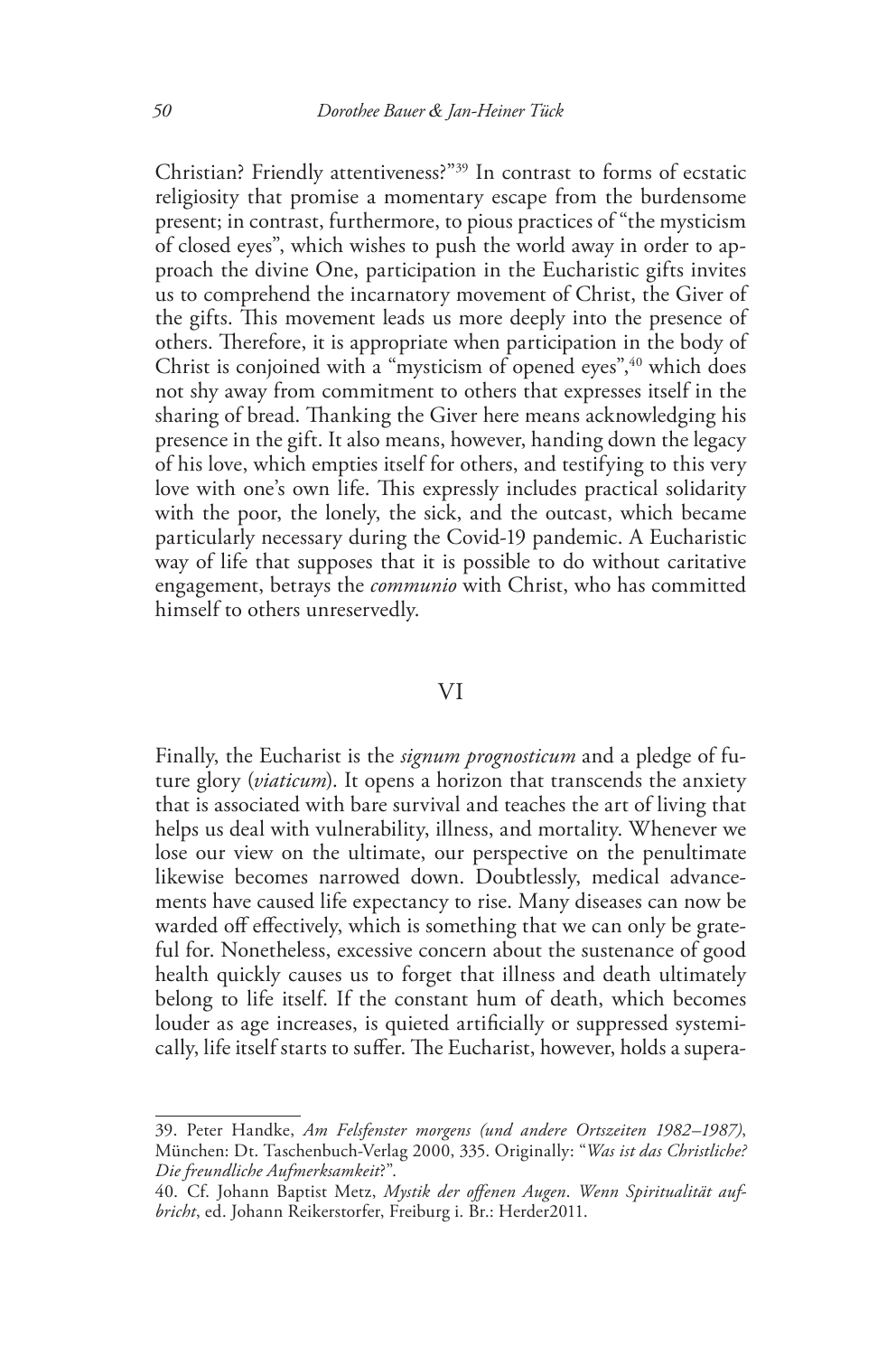bundance of promise that arouses "longing after glory".<sup>41</sup> It reminds us that the future of the *homo viator* does not lie in the past, but in the culmination with God – *in patria*. The Eucharist as "being raised for a new day", as "feasting over to YOU" 42 may therefore aid the process of finding a healthy relationship towards illness and death. It furthermore aids the process of realising that human life is subject to creatureliness. "Where is the Life / we have lost in living?" T. S. Eliot asks in one of his poems.<sup>43</sup> Instead of trying frantically to procure life and prolong it through artificial measures taken in the phase when the horizon of time starts to recede in old age, the Eucharistic *viaticum* can release man into a relaxed relationship with his own mortality. Although the *homo viator* yet must face death, the "medicine of immortality" (Ignatius of Antioch) places his future within him. This future is still unknown to him, but he is already connected to that life that knows no death. The Eucharist, as the foretaste of coming glory, promises nothing less than that the seemingly lost lifetime of each human will be found again in the memory of God: "All forgotten thoughts emerge, at the other end of the world".<sup>44</sup> Regarding the consoling and promising dimension of the Eucharistic *viaticum*, it was a crucial loss that many of the patients hospitalized worldwide with Covid 19 were prevented from receiving pastoral care and the sacraments: the Eucharist, Confession, and the Anointing of the Sick. For the first time in modern history, many Catholics died in hospitals without access to these rites.

### VII

Because of the Covid-19 pandemic, the Eucharist could be celebrated either with sharp restrictions or not at all. This experience of want may draw our attention back to an old discipline of piety, of which Karl Rahner once said that the Church of tomorrow would lose some-

<sup>41.</sup> Cf. Erik Varden, *Heimweh nach Herrlichkeit. Ein Trappist über die Fülle des Lebens*, Freiburg i. Br.: Herder 2021.

<sup>42.</sup> Peter Handke, *Wie ein Gewecktwerden für einen neuen Tag*, in: Tück & Bieringer 2019, 17. Original German phrasing: "*Gewecktwerden für einen neuen Tag*" and "*Hinübermahlzeiten zu DIR*".

<sup>43.</sup> T. S. Eliot, *Collected Poems 1909–1962*, New York: Harcourt, Brace 1963, 147.

<sup>44.</sup> Elias Canetti, *Nachträge aus Hampstead. Aufzeichnungen*, München: Hanser 1994, 50. German original: "*Alle vergessenen Gedanken tauchen empor, am anderen Ende der Welt*".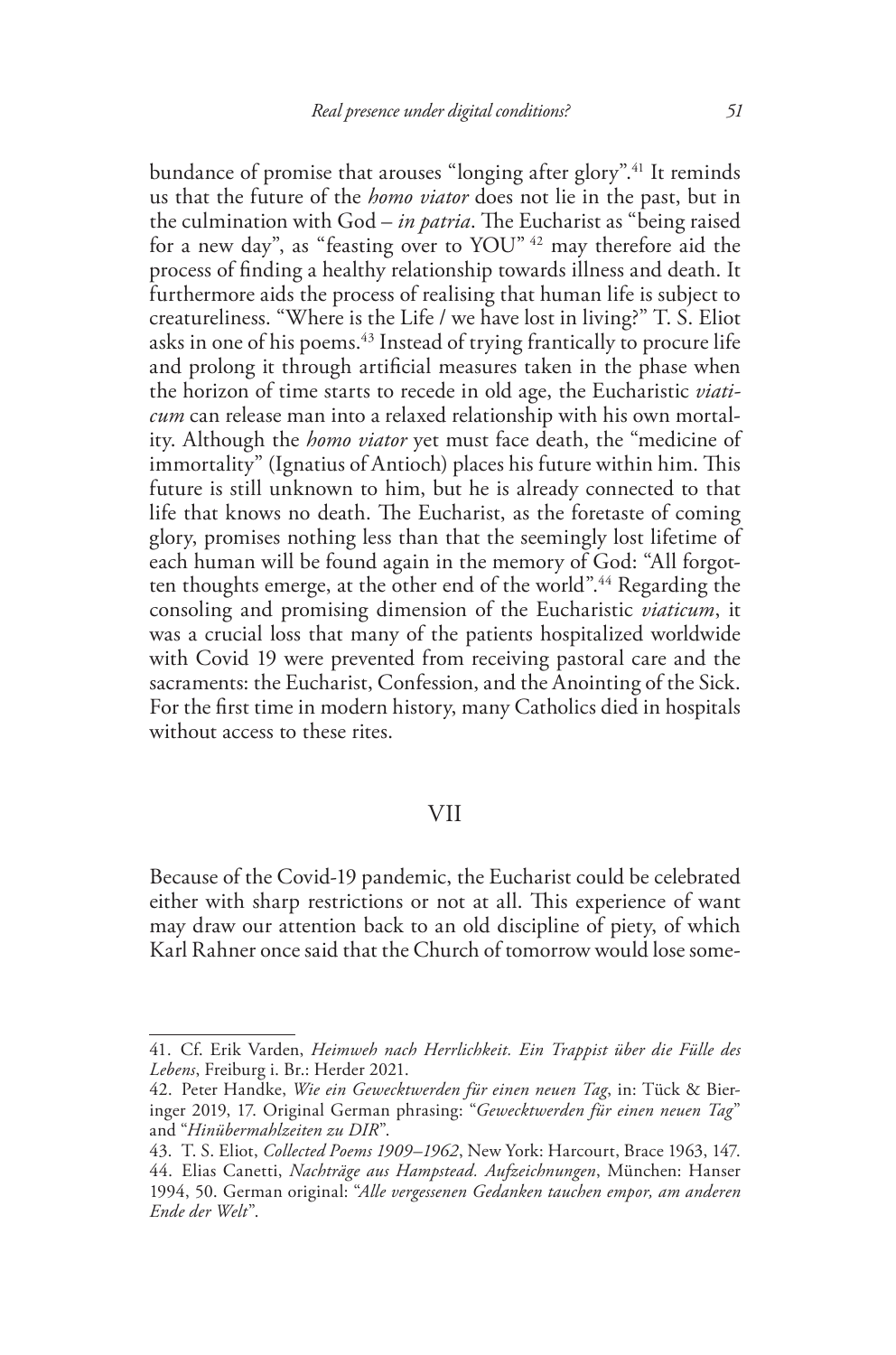thing crucial if it was to abandon the practice: Eucharistic adoration.<sup>45</sup> This practice currently plays a secondary role, if any, in ecumenical discourse, because it is reminiscent of a confessional difference that one would gladly see removed. And yet, many religious orders and spiritual communities are experiencing a renaissance of the practice of Eucharistic adoration.

The practice of Eucharistic contemplation however is suspected of veiling the character of the Eucharist as a meal and of promoting an idolatrous practice of pious escapism. Is this not a case of objectifying a person and advising the faithful to venerate lifeless matter? Are these not idolatrous pious practices – conserving the body of Christ in a tabernacle, which is moreover marked with an eternal light as a sign of alterity; the exposition of the Blessed Sacrament in a monstrance on the altar, solemnly accompanied by the burning of incense; the public presentation of the consecrated host at processions of the Blessed Sacrament on Corpus Christi? Were these practices not sustained during the Contra-Reformation as markers of Catholic identity and have they not been made obsolete today in favour of ecumenical accord?46

We do not think that this is the case, and we wish to plead against unfairly comparing the practices of Eucharistic adoration and the celebration of the Eucharistic meal. Let us rather see them as complementary expressions of piety that both are to be observed abidingly and contemplatively. This can hardly be attained in the few short moments of communal participation: that Christ wishes to come close to us and be really present in the *transformed gifts* of bread and wine and thus personally become *the Gift of transformation* for us. Hegel already saw himself obliged to criticise Catholicism:

And, first of all, God is in the 'host' presented to religious adoration as an external thing. (In the Lutheran Church, on the contrary, the host as such is not at first consecrated, but in the moment of enjoyment, i.e. in the annihilation of its externality, and in the act of faith, i.e. in the

<sup>45.</sup> Karl Rahner, "Eucharistische Anbetung". In Rahner, *Schriften zur Theologie* 16, 300-304. Zürich: Benzinger 1984). Here, Rahner describes "quiet individual prayer before the tabernacle" as something that "must not be lost in future. Although this belongs to the past, it must be recaptured for the future, if the latter wishes to be great." German original: "… das stille Gebet des einzelnen vor dem Tabernakel … [ist ein Gut] was auch in Zukunft nicht untergehen sollte, was *zu der Vergangenheit gehört, welche die Zukunft, soll sie groß sein, sich neu erwerben muss*" (302).

<sup>46.</sup> Jean-Luc Marion, *Gott ohne Sein*. Aus dem Französischen von Alwin Letztkus, Paderborn: Schöningh 2014, 252.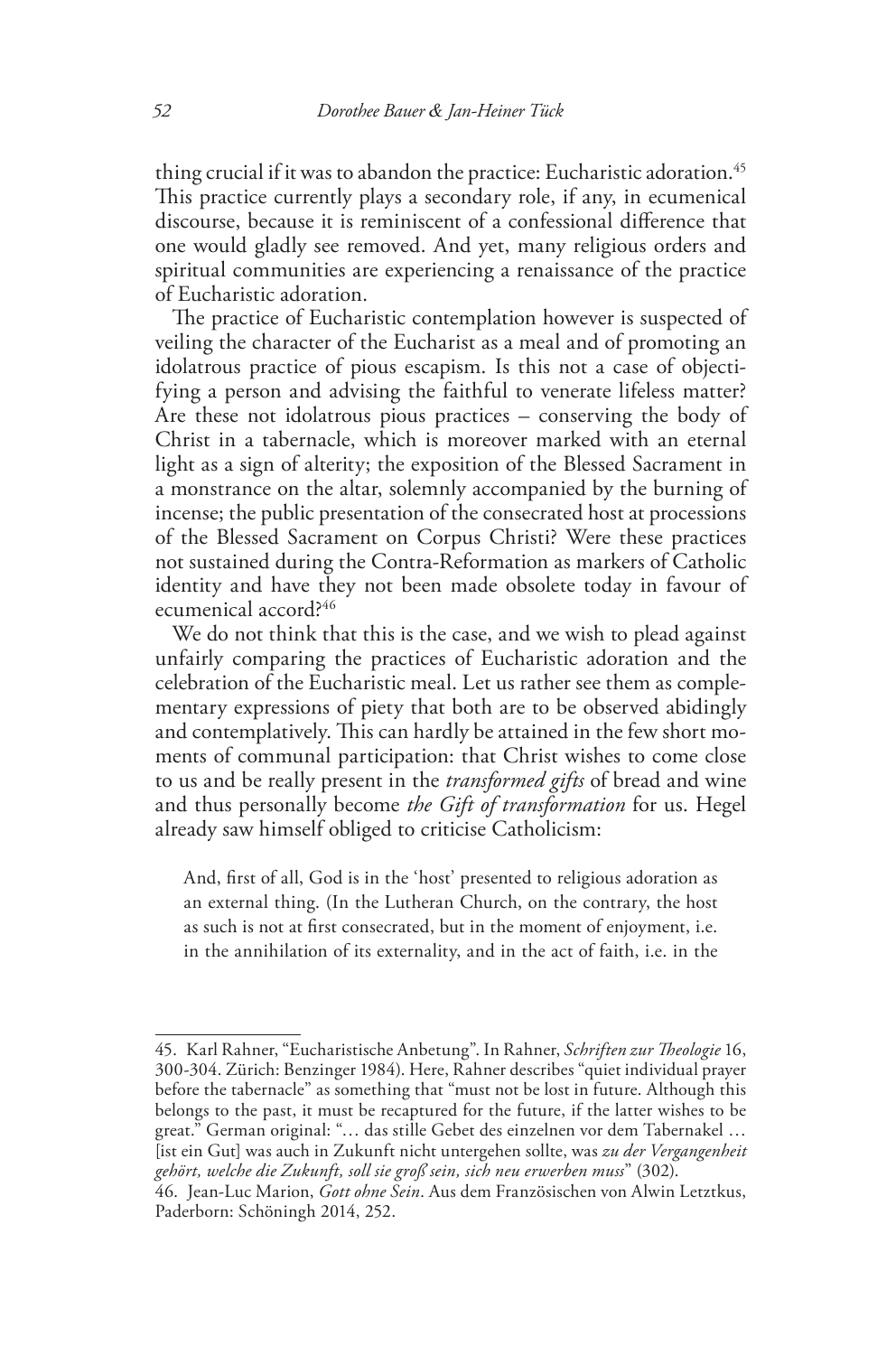free self-certain spirit: only then is it consecrated and exalted to be the present God).<sup>47</sup>

In contrast to Luther, who had qualified the real presence of Christ as a gift – "*Certe homo non facit corpus et sanguinem etc. Non sunt humanum opus"*48 – Hegel seems to believe that it is the free spirit of the congregation that produces the presence of Christ in communal prayer. This presence can "no longer be distinguished from the collective consciousness. To be precise, the two are identical as long as this presence lingers in the collective consciousness".49 Jean-Luc Marion, in contrast, has identified a definite advantage in the very *externality* of the gift, in its "irreducible exteriority". The advantage lies in the fact that the presence of the Blessed Sacrament cannot be confused with the achievement of collective consciousness by the congregation. The alterity of the Other, who draws near and is presented in the consecrated bread, is marked in the form of a sign, and guarded through distance. Eucharistic presence simply is not the product of shared mindfulness. Eucharistic presence is the gift of Christ, the Other, who gives himself so that we in turn may become a gift to others: a gift that affixes and gathers the attention of the imitating consciousness; a gift that invites others amid their accelerated life situations to linger and to contemplate – *adoro te devote* …50

In our present, digitalised world, which captures our attention and increasingly fragments it, the Most Blessed Sacrament, in its exteriority, may arouse a transcending form of attentiveness, which can lead

<sup>47.</sup> Georg W. F. Hegel, *Enzyklopädie*, § 552, in: Händel, *Sämtliche Werke* (Jubiläumsausgabe in zwanzig Bänden), ed. by H. Glockner, Stuttgart: Frommann 1927-1940, Bd. 10, 436. English translation: Hegel's Philosophy of Mind (sfu.ca) (accessed 22.09.2021).

<sup>48.</sup> Cf. n. 26.

<sup>49.</sup> Marion 2014, 256. German original: "*Die Gegenwart ist hier 'nicht länger mehr vom kollektiven Bewusstsein zu unterscheiden, sondern fällt genau genommen mit diesem zusammen, und zwar genau solange, wie in diesem Bewusstsein die Gegenwart andauert'*". Transignification as reinterpretation or transfinalisation as "changed objectification" of the signs of bread and wine by the congregation in celebration are in danger of failing to appreciate the mystery of the Eucharistic presence if carried out along this line. The real presence of Christ in the Eucharist is based on the substantial transfiguration of the gifts of bread and wine. On the reformulation of the dogma of transubstantiation in light of a relational onthology, cf. Hoping 3 2022; Tück 2018, 286-300.

<sup>50.</sup> The power towards cultural production generated by the Eucharistic hymns may be illustrated against many examples from literature and musicology. Cf., e.g., Dorothee Bauer, *Olivier Messiaens Livre du Saint Sacrement. Mysterium eucharistischer Gegenwart: Dank – Freude – Herrlichkeit*, Paderborn: Schöningh 2016.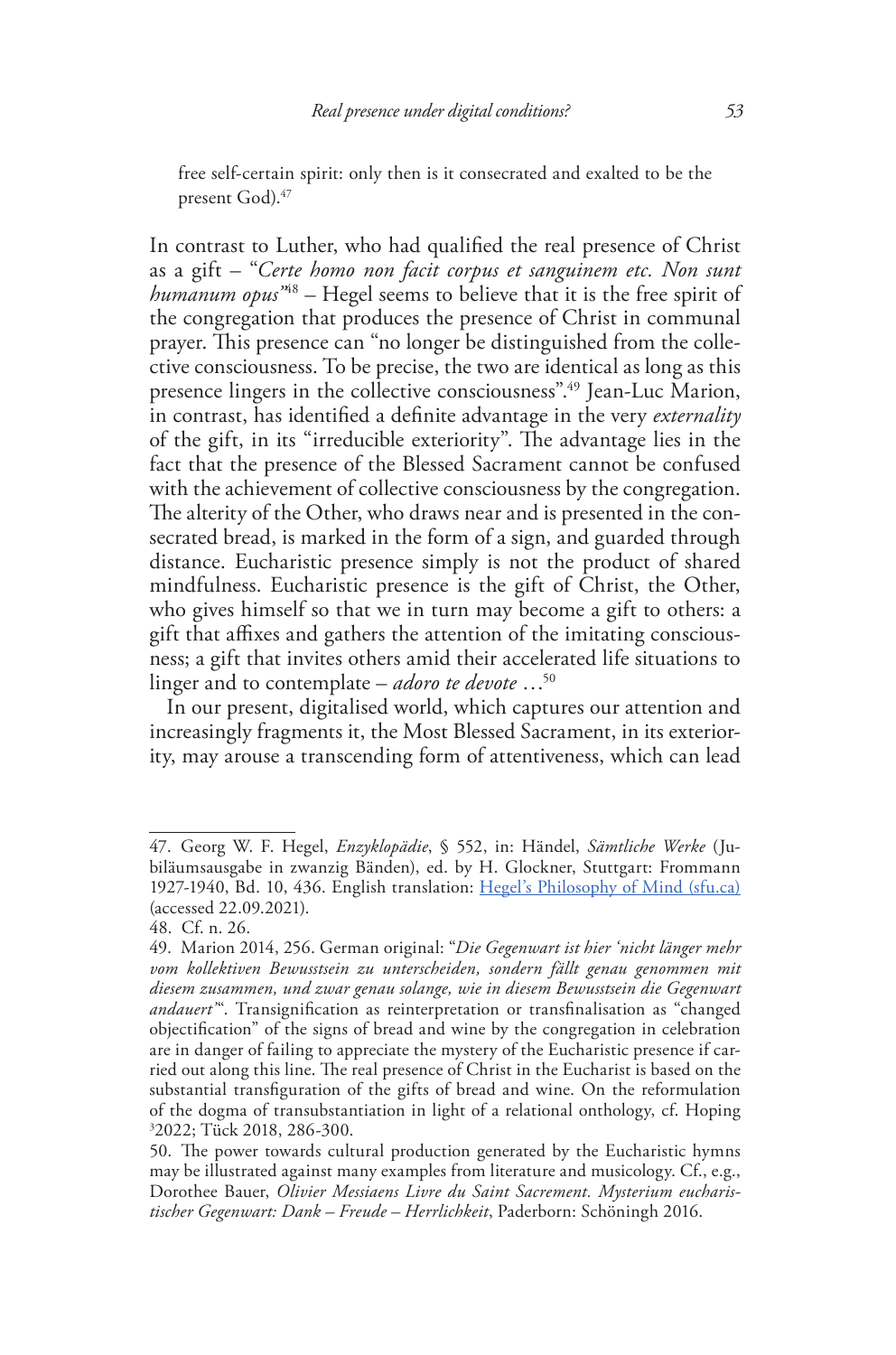us back into the present of the existing world. In her book *Digitale Theologie*, Johanna Haberer asks:

What is to become of people who never experience transcending wonder, but rather remain captured by the strategical dramaturgy of the digital world, every day, for hours on end? What is to become of mindfulness and respect for the person of the other and for their feelings? How do digital aesthetics influence the ethics of our human communication?51

Contemplative Eucharistic piety may interrupt an overly intense connection to digital worlds and revive our attention to the real world. But do we realise the real presence of Christ? Do we truly do justice to the Gift of the Ultimate, which is presented to us to contemplate and to abide in? Surely only incompletely and fragmentarily. Whenever we however truly engage with this presence of Christ in Eucharistic contemplation, we may rediscover ourselves in the presence of the Other and become attentive to others.<sup>52</sup>

In the situation of suspended Eucharistic celebrations and of a blurred sense of time, spending time in the presence of the Most Blessed Sacrament is a precious way of gaining a new awareness of the salutary and transforming presence of Christ. During lockdowns, the Eucharist was exposed in the side chapels of many parish churches for individual prayer, and parishes furthermore maintained offers of online Eucharistic adoration. In the Roman-Catholic Archdiocese

<sup>51.</sup> Johanna Haberer, *Digitale Theologie. Gott und die Medienrevolution der Gegenwart*, München: Kösel 2015, 162. Somewhat later she writes: "For people who disappear into virtual worlds, there is no celebration of the real presence of their bodies. They begin to despise the corporeal world when they are forced by the need for sleep or by other bodily needs to leave their virtual spaces. The body becomes a hindrance (…), real experiences of the senses recede behind virtual experiences" (165).

<sup>52.</sup> Furthermore, cf. Jean-Luc Marion, "Realisieren wir die Realpräsenz? Vom Sinn der eucharistischen Anbetung." *Internationale katholische Zeitschrift Communio* 46 (2017), 33-40. With reference to Jean-Luc Marion, Daniella Zsupan-Jerome points out that a deepened understanding of sacramental presence in digital contexts may sharpen our attentiveness to the other person behind the screen. When understood as an icon, the Eucharistic gifts lead our attentive beyond the material signs of bread and wine towards the mystery of the Eucharistic presence. Accordingly, the whole person behind the screen, whose presence is conveyed medially and in the form of a sign, should be observed. The digital encounter remains oriented towards the true encounter: "For digital communication, then, the screen must remain an icon that creates space for such a true encounter: an inexhaustible sense of the other whom we behold in love, offering ourselves for encounter while extending hospitality to the other in their otherness" (Zsupan-Jerome 2015, 541).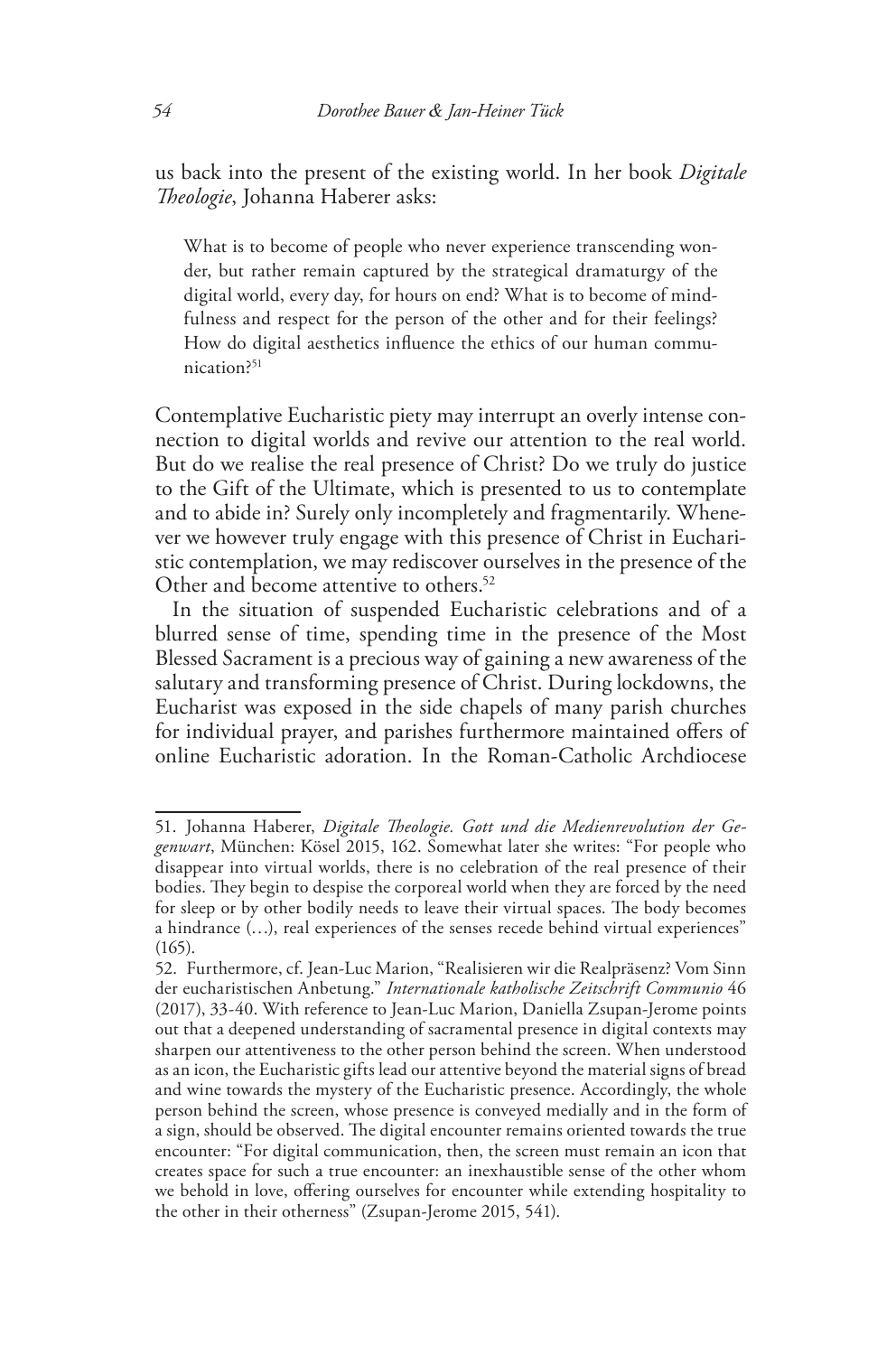of Vienna, Cardinal Christoph Schönborn for instance pleaded in favour of open churches for individual prayer during lockdowns. In this context, he explicitly encouraged priests to offer Eucharistic adoration. Yet, a contemplative Eucharistic piety remains oriented towards the communal celebration of the Eucharist as the "fount and apex" (cf. LG 11), towards the real encounter with Christ on partaking in Communion. "Gazing upon" the elements remains connected to "partaking in"53 them. The character of the Eucharist as a gift only begins to reveal itself completely in the act of partaking.<sup>54</sup>

Social distancing, together with the numerous screen-locked, digital events and meetings that took place during the Covid-19 pandemic have heightened the human need of bodily closeness, physical co-presence, and mutual eating and drinking in restaurants, cafes, bars, pubs, and inns. Likewise, Eucharistic adoration may re-awaken our longing after participation in Communion, in the celebration of the Eucharist. It calls forth our spiritual hunger after real, direct encounters with Christ, who is hidden in the signs of bread and wine. The communal celebration of the Eucharist remains a centrepiece of Christian existence. It facilitates that which transforms us: the encounter with Christ.

# Bibliography

Augustin, George. "Geistliche Kommunion. Zur Wiederentdeckung eines verlorenen Glaubensschatzes". In *Eucharistie und Erneuerung. Aufbruch aus der Mitte des Glaubens*, ed. George Augustin, 75-96. Freiburg i. Br.: Herder.

<sup>53.</sup> Cf. Marianne Schlosser, "In dem Glauben, der Augen verleiht. Zur Theologie der eucharistischen Anbetung." *Geist und Leben* 86/4 (2013): 374-384, here 378: There is a deep inward connection between 'partaking' and 'gazing upon', that is, between the liturgy as a celebration of the Church and the spiritual appropriation in personal prayer of the mystery that is celebrated. ("*Zwischen der Liturgie als Feier der Kirche und der geistlichen Aneignung des gefeierten Mysteriums im persönlichen Gebet, also zwischen ,Essen' und ,Schauen', besteht ein tiefer innerer Zusammenhang*"); cf. furthermore Pope John Paul II, *Ecclesia de Eucharistia*, 25.

<sup>54.</sup> Christ gives himself, thus Jean-Luc Marion, as "sustenance of the community, in order to call forth in her the fruits of love, not to be venerated sterilely and magically as a living relic, but rather to be stripped of its own gift-like quality" (Jean-Luc Marion, "Splendeur de la contemplation eucharistique". *La politique de la mystique. Hommage à Mgr Maxime Charles*, eds. Société nouvelle Firmin-Didot. Limoges: Edtion Critérion 1984, 17-28, here 17).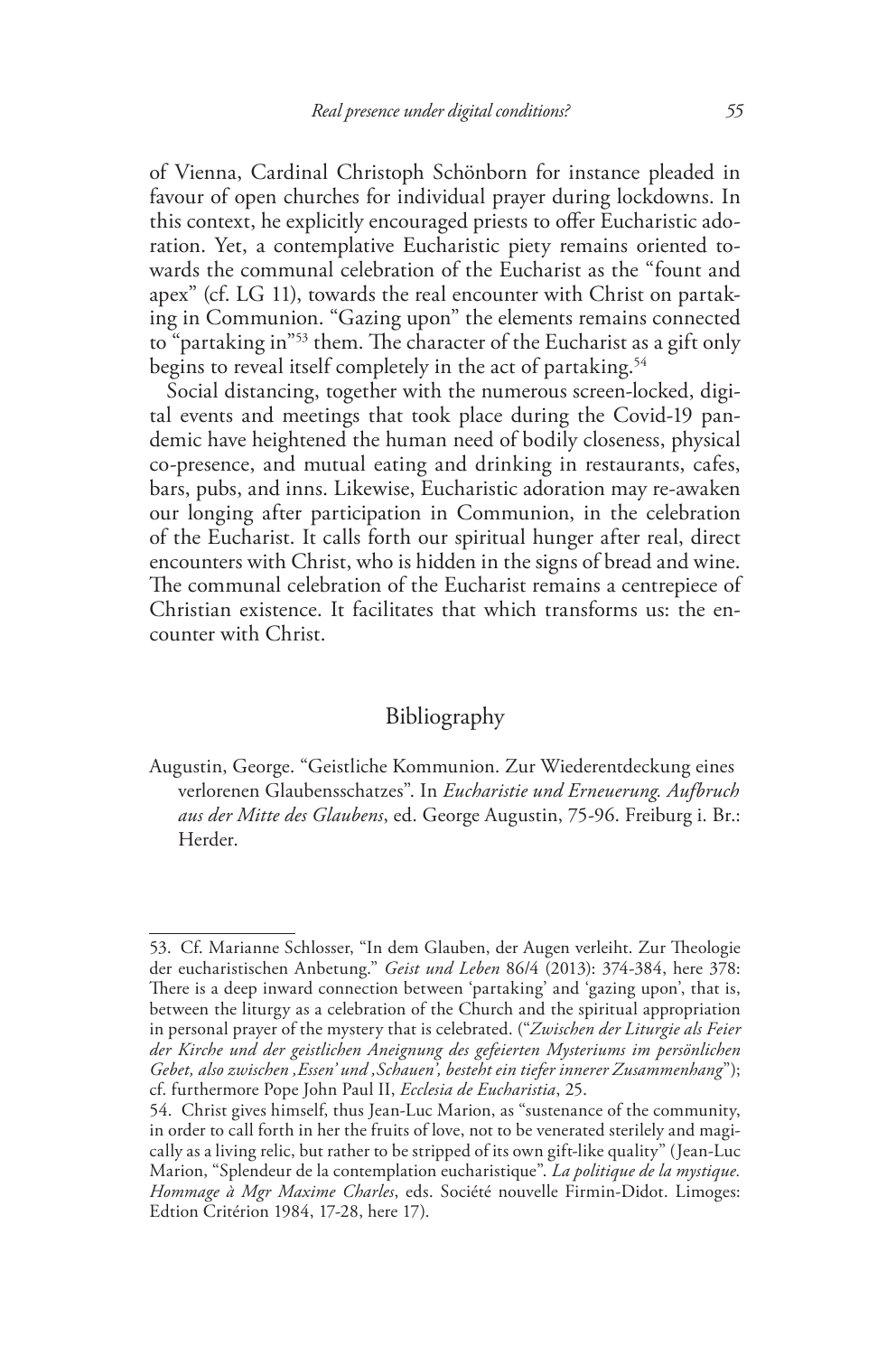- Augustinus, Aurelius. 1981. *Confessionum libri XIII*, ed. Lucas Verheijen (Opera 1,1 = CCL 27). Tournholt: Brepols.
- Balthasar, Hans Urs von. 2004. *Theologie der Geschichte. Kerygma und Gegenwart*. Einsiedeln: Johannes Verlag.
- Bauer, Dorothee. 2016. *Olivier Messiaens Livre du Saint Sacrement. Mysterium eucharistischer Gegenwart: Dank – Freude – Herrlichkeit*. Paderborn: Schöningh.
- Berger, Teresa. 2013. "*Participatio Actuosa* in Cyberspace? Vatican II's Liturgical Vision in a Digital World". *Worship* 87: 533-547.
- Berger, Teresa. 2017. *@Worship. Liturgical Practices in Digital Worlds*, New York: Routledge.
- Bonaventura. 2002. *Breviloquium*. Übertragen und eingeleitet von Marianne Schlosser. Freiburg: Johannes.
- Celan, Paul. 1988. *Der Meridian und andere Prosa*. Frankfurt am Main: Suhrkamp.
- Canetti, Elias. 1994. *Nachträge aus Hampstead. Aufzeichnungen*. München: Hanser.
- De Lubac, Henri. 2 1995. *Corpus mysticum. Kirche und Eucharistie im Mittelalter*. Übers. von Hans Urs von Balthasar. Einsiedeln: Johannes-Verlag.
- Eliot, Thomas S. 1963. *Collected Poems 1909–1962*. New York: Harcourt, Brace.
- Fiddes, Paul. 2009. *Sacraments in a Virtual World*. Online resource: https://www.frsimon.uk/paul-fiddes-sacraments-in-a-virtual-world/ (Accessed 13.05.2022)
- Flasch, Kurt. 1993. *Was ist Zeit? Augustinus von Hippo. Das XI. Buch der Confessiones. Historisch-philosophische Studie*. Frankfurt am Main: Vittorio Klostermann.
- Haberer, Johanna. 2015. *Digitale Theologie. Gott und die Medienrevolution der Gegenwart*. München: Kösel.
- Handke, Peter. 2 1994. *Mein Jahr in der Niemandsbucht. Ein Märchen aus den neuen Zeiten*. Frankfurt am Main: Suhrkamp.
- Handke, Peter. 2000. *Am Felsfenster morgens (und andere Ortszeiten 1982– 1987)*. München: Dt. Taschenbuch-Verlag.
- Handke, Peter. 2019. *Wie ein Gewecktwerden für einen neuen Tag*. In *"Verwandeln allein durch Erzählen". Peter Handke im Spannungsfeld*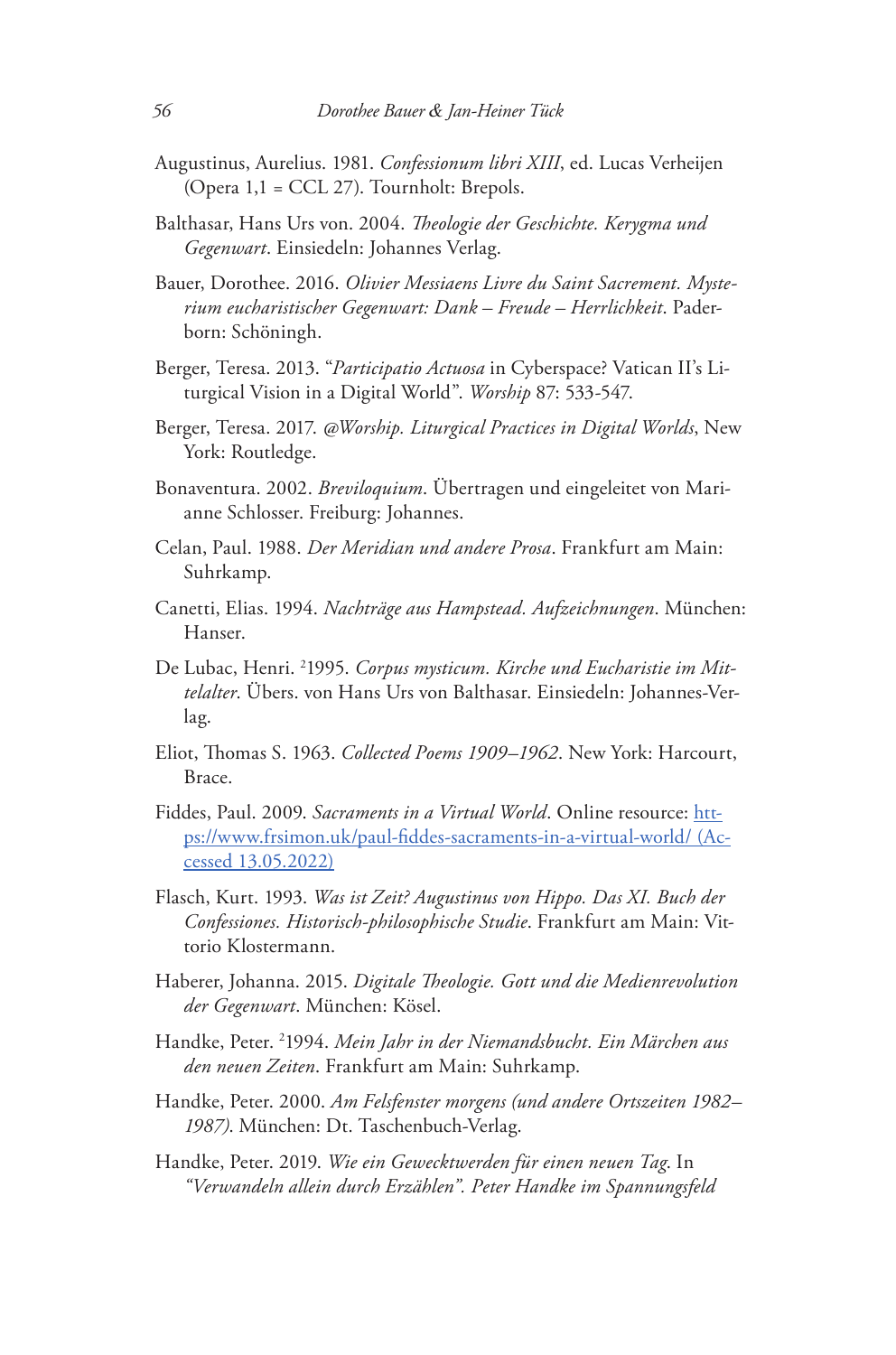*von Theologie und Literaturwissenschaft*, eds. Jan-Heiner Tück & Andreas Bieringer. Freiburg i. Br.: Herder.

- Haunerland, Winfried. 2009. "Participatio actuosa. Programmwort liturgischer Erneuerung". *Internationale katholische Zeitschrift Communio* 38: 585–595.
- Hegel, Georg W. F. 1929. "Enzyklopädie". In Hegel, *Sämtliche Werke* (Jubiläumsausgabe in zwanzig Bänden), ed. H. Glockner. Bd. 10. Stuttgart: Frommann.
- Hoffmann, Veronika. 2013. *Skizzen zu einer Theologie der Gabe. Rechtfertigung – Opfer – Eucharistie – Gottes- und Nächstenliebe*. Freiburg/Basel/ Wien: Herder.
- Hoffmann, Veronika. 2016. *Christus die Gabe. Zugänge zur Eucharistie*. Freiburg/Basel/Wien: Herder.
- Hoping, Helmut. <sup>3</sup>2022. Mein Leib für euch gegeben. Geschichte und Theo*logie der Eucharistie*. Freiburg i. Br: Herder.
- Hünermann, Peter (1982). ",Erlöse uns von dem Bösen'. Theologische Reflexion auf das Böse und die Erlösung vom Bösen". *Theologische Quartalsschrift* 162: 317–329.
- Husserl, Edmund. 3 2000. *Vorlesungen zur Phänomenologie des inneren Zeitbewusstseins*. Tübingen: Max Niemeyer Verlag.
- Irlenborn, Bernd / Kopp, Stefan. 2018. "Der Media-Turn als Herausforderung für die Liturgie". *ThGl* 108: 356-373.
- Johannes Paul II. 2003. *Ecclesia de Eucharistia*.
- Karakus, Tülay & Janis Dietz. 2021. "Das vergangene Jahr fühlt sich wie 12 Jahre an". *ZEIT Magazin* 4/2021. Online Ressource: https://www. zeit.de/zeit-magazin/2021-04/zeitgefuehl-corona-pandemie-orientierung-zeitrechnung-psychologie.
- Kluver, Randolph & Yanli Chen. 2008. "The Church of Fools. Virtual Ritual and Material Faith". *Heidelberg Journal of Religions on the Internet 3.1*: 116-143.
- Luther, Martin. 1883ff. *D. Martin Luthers Werke*. Weimar: Herman Böhlaus Nachfolger (= WA)
- Luther, Martin. 1910. "Die erste Reihe der Katechismuspredigten" (1528). WA 30 /1,2-27.
- Luther, Martin. 2002. "Von Anbeten des Sakraments" (1523). WA 11, 417-456.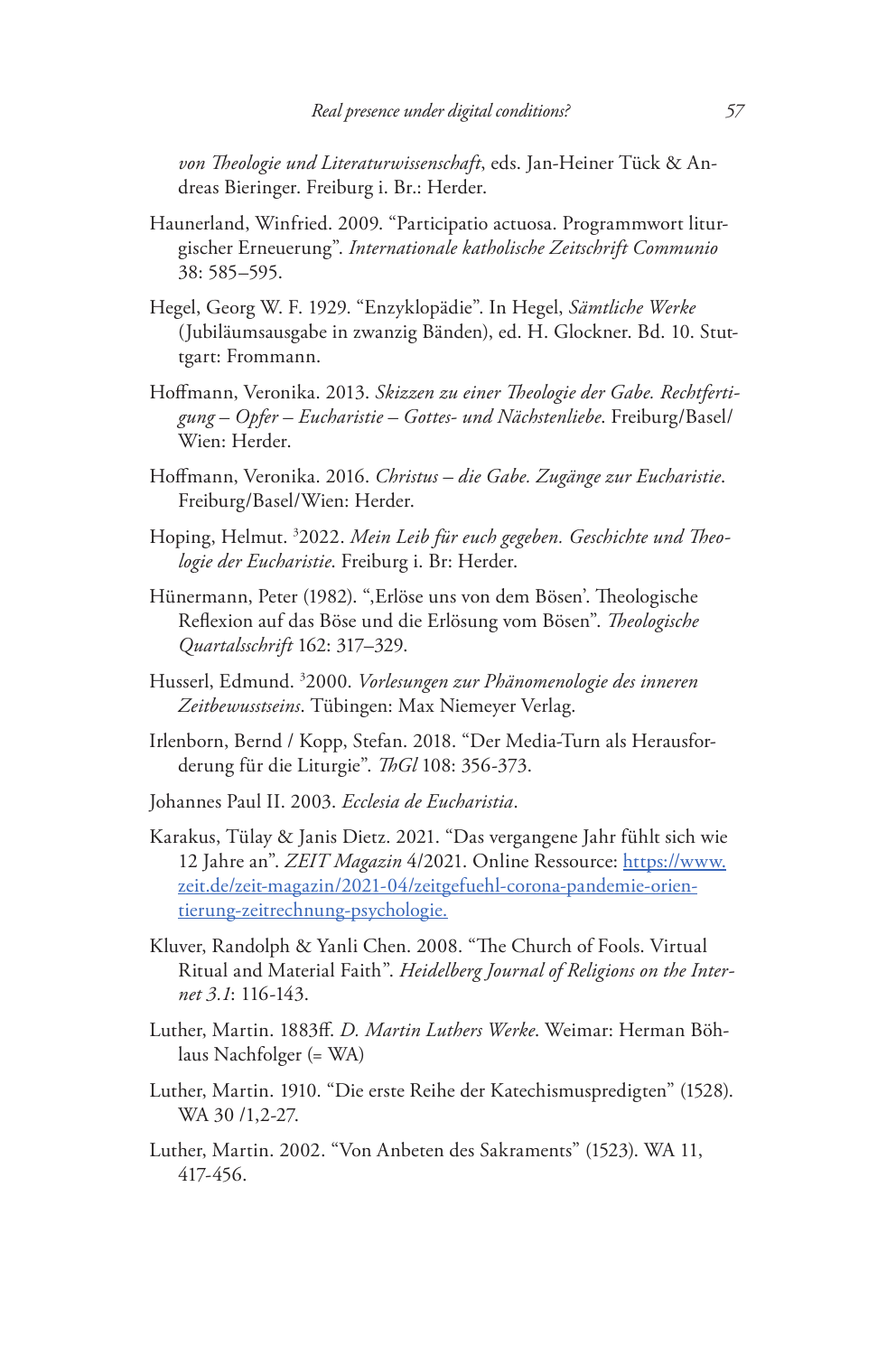- Marion, Jean-Luc. 1984. "Splendeur de la contemplation eucharistique". In *La politique de la mystique. Hommage à Mgr Maxime Charles*, eds. Société nouvelle Firmin-Didot. 17-28. Limoges: Editions Criterion.
- Marion, Jean-Luc. 2014. *Gott ohne Sein*. Aus dem Französischen von Alwin Letztkus. Paderborn: Schöningh.
- Marion, Jean-Luc. 2017. "Realisieren wir die Realpräsenz? Vom Sinn der eucharistischen Anbetung". *Internationale katholische Zeitschrift Communio* 46: 33-40.
- Merleau-Ponty, Maurice. 1976. *Phänomenologie der Wahrnehmung*, Berlin: De Gruyter.
- Metz, Johann B. 2011. *Mystik der offenen Augen*. *Wenn Spiritualität aufbricht*, ed. Johann Reikerstorfer. Freiburg i. Br.: Herder.
- Nordhofen, Eckhard. 3 2020. *Corpora. Die anarchische Kraft des Monotheismus*. Freiburg i.Br.: Herder.
- Pontifical Council for Social Communications, "The Church and Internet", 9. (https://www.vatican.va/roman\_curia/pontifical\_councils/pccs/ documents/rc\_pc\_pccs\_doc\_20020228\_church-internet\_en.html (Accessed 16.05.2022)
- Rahner, Karl. 1984. "Eucharistische Anbetung". In Rahner. *Schriften zur Theologie* 16, 300-304. Zürich: Benziger.
- Schlosser, Marianne. 2013. "In dem Glauben, der Augen verleiht. Zur Theologie der eucharistischen Anbetung". *Glauben und Leben* 86/4: 374-384.
- Söding, Thomas. 2021. "Sakramente virtuell?". *HerKorr*: 40-43.
- Spadaro, Antonio. 2014. *Cybertheology: Thinking Christianity in the Era of the Internet*. Translated by Maria Way. Fordham University Press.
- Stuflesser, Martin. 2021. ",…nicht wie Außenstehende und stumme Zuschauer' (SC 48). Die Feier der Eucharistie 50 Jahre nach der Promulgierung des Missale Romanum 1970 unter den besonderen Bedingungen der Corona-Pandemie". In *Eucharistie und Erneuerung. Aufbruch aus der Mitte des Glaubens*, ed. George Augustin, 146-172. Freiburg i. Br.: Herder.
- Strauß, Botho. 2004. *Der Untenstehende auf Zehenspitzen*. München: Hanser.
- Theunissen, Michael. 1991. *Negative Theologie der Zeit*. Frankfurt am Main.: Suhrkamp.